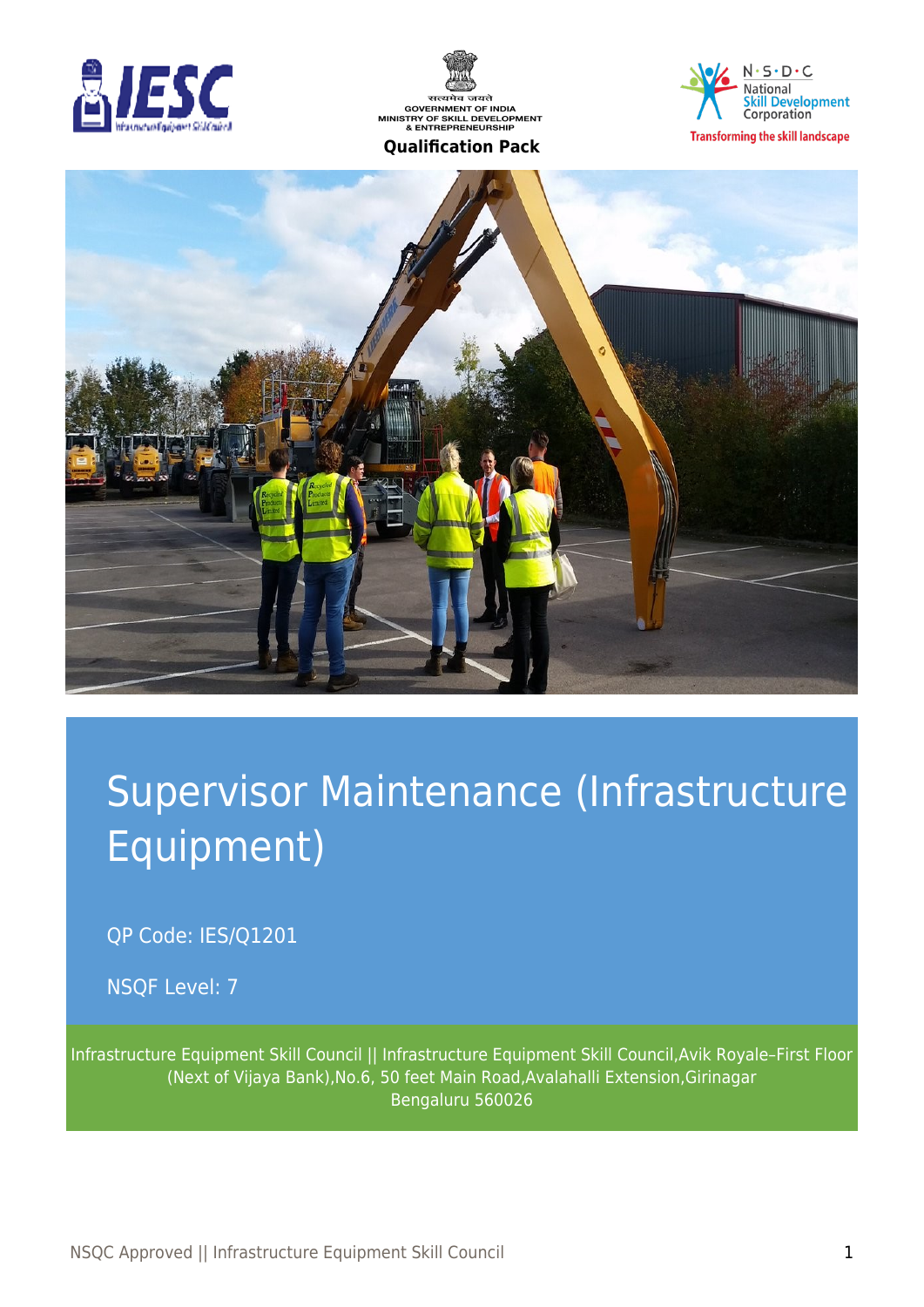

सत्यमेव जयते<br>GOVERNMENT OF INDIA<br>MINISTRY OF SKILL DEVELOPMENT<br>& ENTREPRENEURSHIP **Qualification Pack** 

 $N \cdot S \cdot D \cdot C$ National<br>Skill Development<br>Corporation **Transforming the skill landscape** 

# **Contents**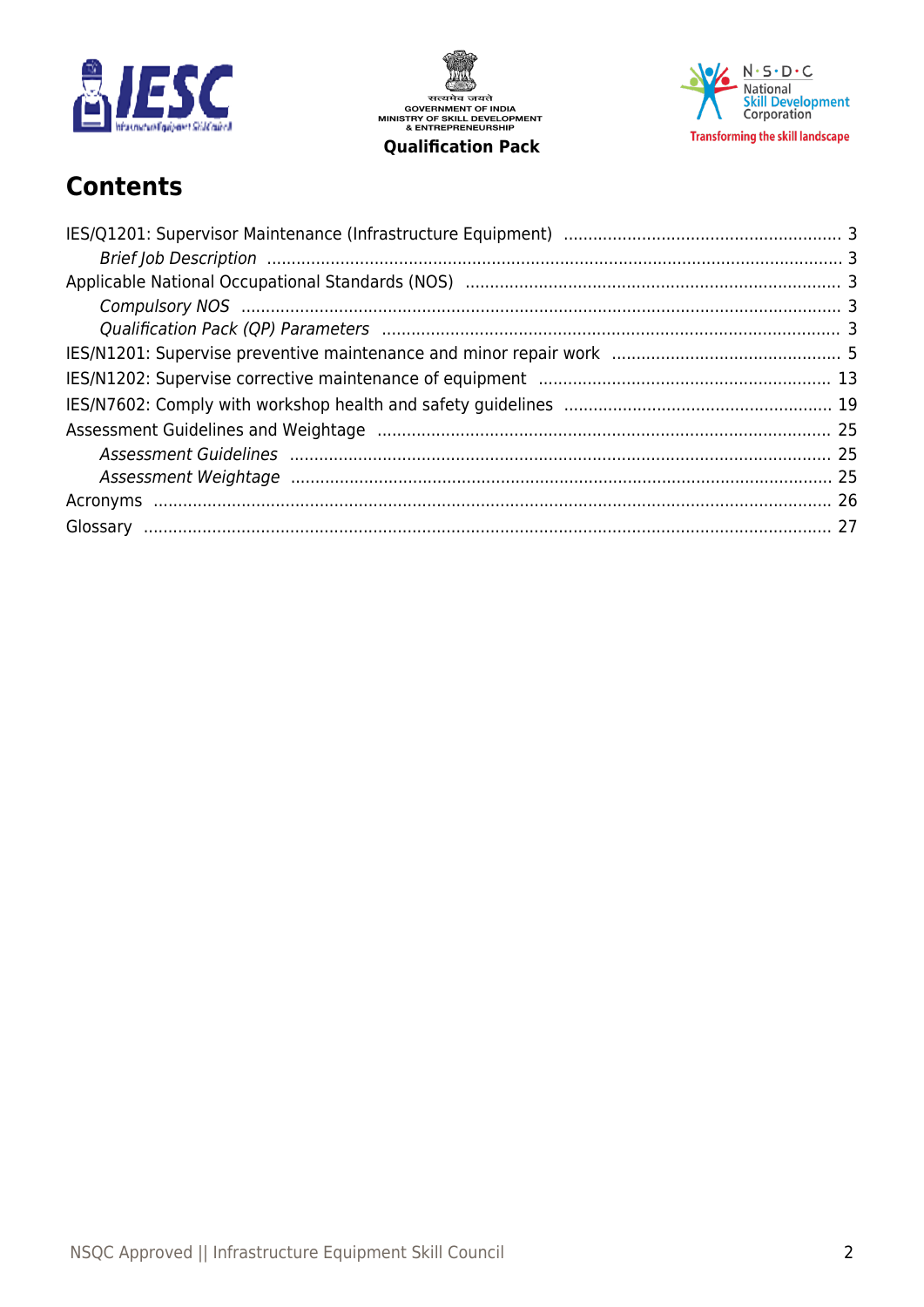





# <span id="page-2-0"></span>**IES/Q1201: Supervisor Maintenance (Infrastructure Equipment)**

# <span id="page-2-1"></span>**Brief Job Description**

Coordinates and supervises the activities of maintenance staff engaged in maintaining and repairing of infrastructure equipment used for activities such as construction, earth moving, transporting material etc.

#### **Personal Attributes**

The individual should be able to direct individuals working under him and take decisions. He/she should be highly result oriented and have a service orientation. The individual should also be able to demonstrate technical competence with diagnostics. He/she should adhere to processes and be physically fit.

# <span id="page-2-2"></span>**Applicable National Occupational Standards (NOS)**

#### <span id="page-2-3"></span>**Compulsory NOS:**

- 1. [IES/N1201: Supervise preventive maintenance and minor repair work](#page-4-0)
- 2. [IES/N1202: Supervise corrective maintenance of equipment](#page-12-0)
- 3. [IES/N7602: Comply with workshop health and safety guidelines](#page-18-0)

# <span id="page-2-4"></span>**Qualification Pack (QP) Parameters**

| <b>Sector</b>                                                       | Infrastructure Equipment                                                                                                                                                                                   |
|---------------------------------------------------------------------|------------------------------------------------------------------------------------------------------------------------------------------------------------------------------------------------------------|
| Sub-Sector                                                          | Equipment Service and spares                                                                                                                                                                               |
| <b>Occupation</b>                                                   | Managerial & Supervisory - Equipment Service and Spares                                                                                                                                                    |
| <b>Country</b>                                                      | India                                                                                                                                                                                                      |
| <b>NSQF Level</b>                                                   | 7                                                                                                                                                                                                          |
| <b>Aligned to NCO/ISCO/ISIC Code</b>                                | NCO-2004/7238.1                                                                                                                                                                                            |
| <b>Minimum Educational</b><br><b>Qualification &amp; Experience</b> | Diploma (Mechanical/Electrical/Automobile Engineering)<br>with 5-10 Years of experience Atleast 6 years of experience<br>as a Mechanic across one or different streams (Engine/<br>Hydraulics/ Electrical) |
| <b>Minimum Level of Education for</b><br><b>Training in School</b>  |                                                                                                                                                                                                            |
| <b>Pre-Requisite License or</b><br><b>Training</b>                  | On-the-job training on Quality Systems, Advanced<br>diagnostics/ Maintenance related courses by OEMs                                                                                                       |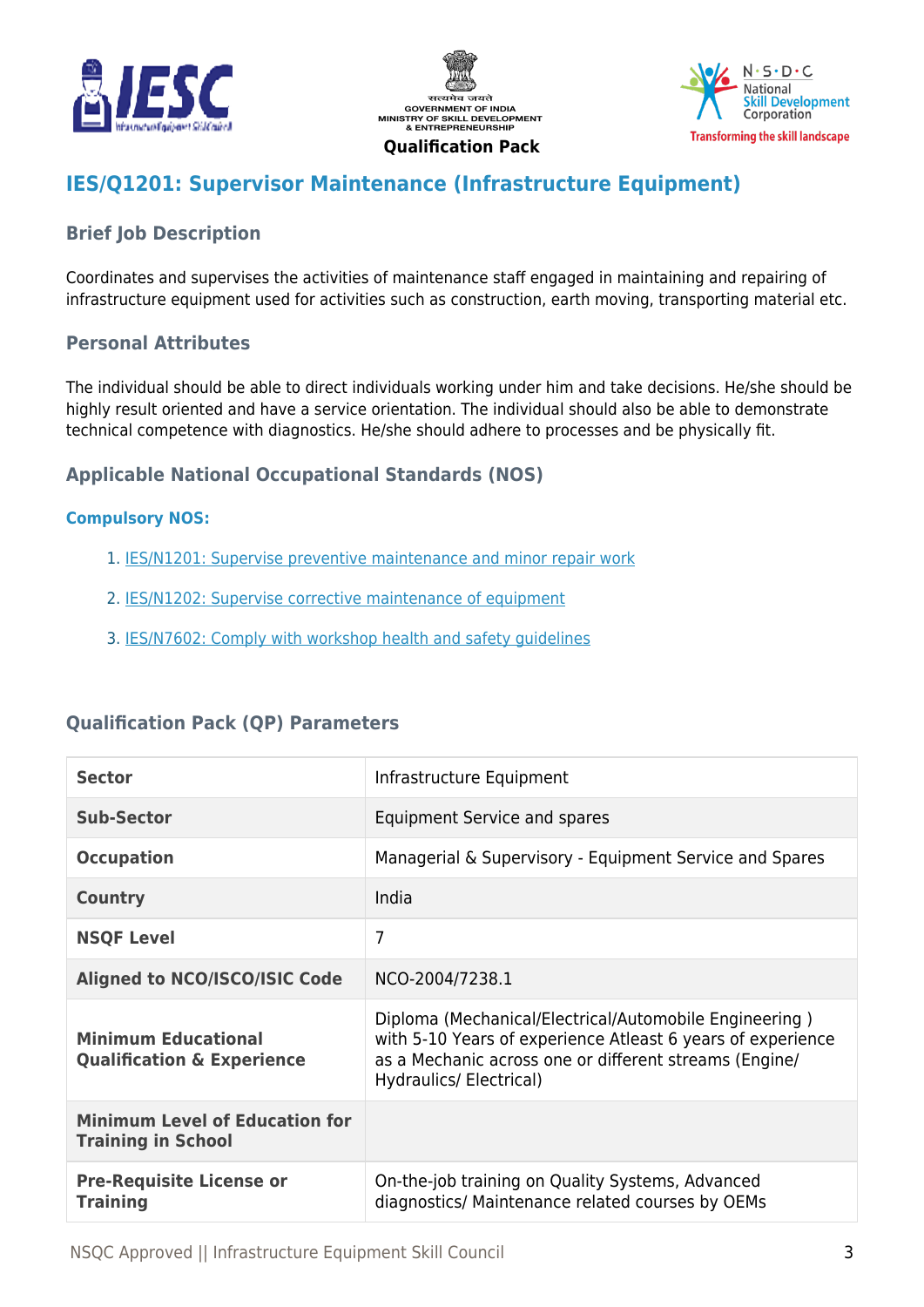





| <b>Minimum Job Entry Age</b> | 18 Years   |
|------------------------------|------------|
| <b>Last Reviewed On</b>      | 31/03/2015 |
| <b>Next Review Date</b>      | 31/03/2020 |
| <b>NSQC Approval Date</b>    | 18/06/2015 |
| <b>Version</b>               | 1.0        |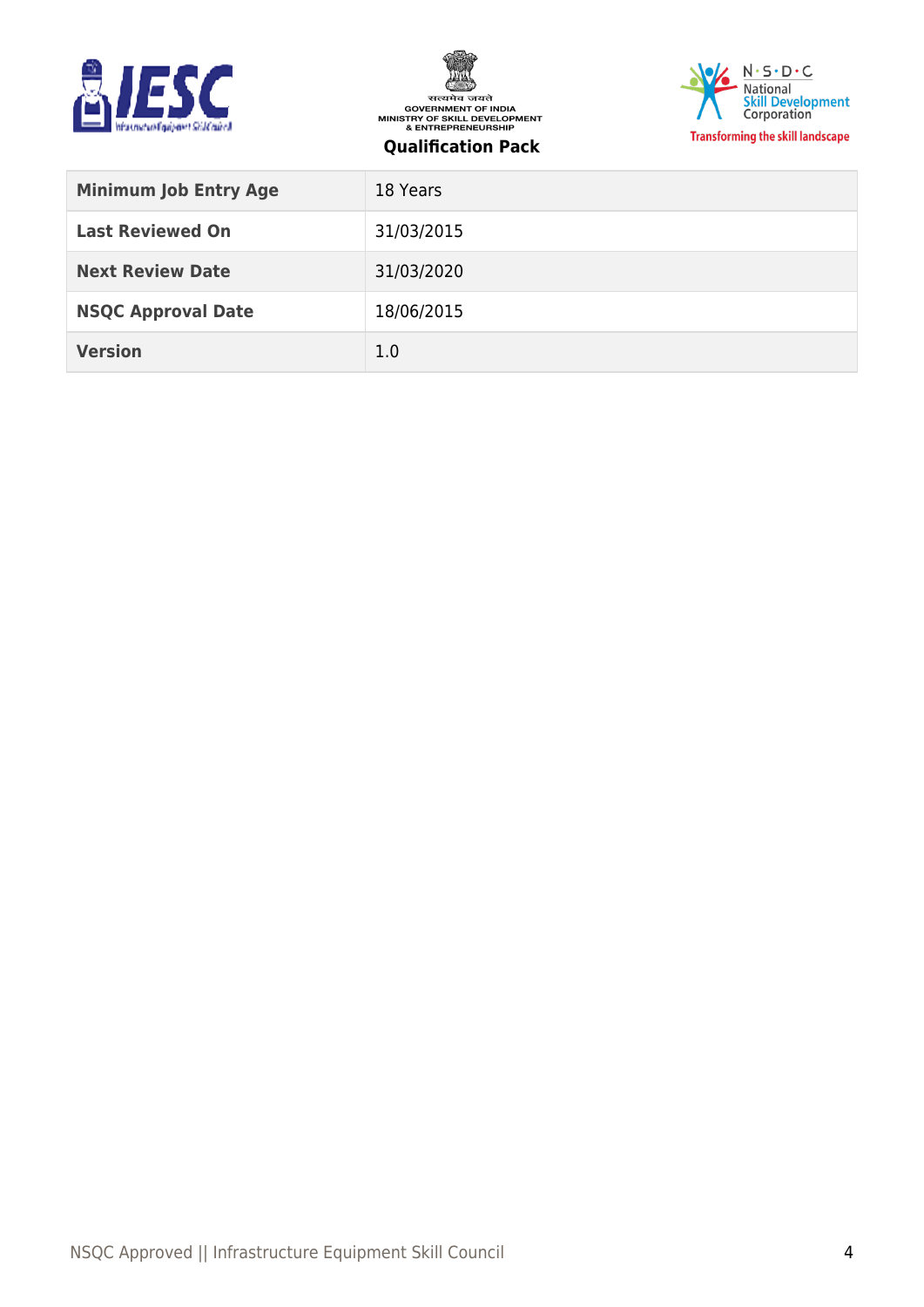





# <span id="page-4-0"></span>**IES/N1201: Supervise preventive maintenance and minor repair work**

# **Description**

This unit provides Performance Criteria, Knowledge & Understanding and Skills & Ability for planning, supervision and documentation related to equipment maintenance.

# **Scope**

This unit/task covers the following: Planning and resource allocation Safety, Health and Environment (SHE) adherence Maintenance work Effectiveness of maintenance work Documentation

# **Elements and Performance Criteria**

#### Planning and resource allocation

To be competent, the user/individual on the job must be able to:

- **PC1.** create the preventive maintenance schedule and checklists as per parts and maintenance checklist
- **PC2.** communicate maintenance plan to all the stakeholders like site supervisor/ project manager/ maintenance manager/ labor in-charge/ material manager/ contract labor etc as per organizational protocol
- **PC3.** arrange for procurement of machine / equipment parts whenever necessary as per organization protocol
- **PC4.** arrange availability of hardware for repair work or raise indent for the same much before the preventive maintenance schedule
- **PC5.** plan and schedule availability of mechanics, technicians, labor in adequate numbers to carry out preventive maintenance
- **PC6.** inspect and validate if all the tools used to monitor the functioning of the equipment are calibrated and certified by competent authority
- **PC7.** assist in planning and operationalization of the field workshop/ service, as required
- **PC8.** supervise equipment commissioning/ installation process

Safety, Health and Environment (SHE) adherence

To be competent, the user/individual on the job must be able to:

- **PC9.** comply with all organizational guidelines, she policy and quality standards during equipment maintenance
- **PC10.** supervise the enforcement of all HSE related guidelines in equipment maintenance
- **PC11.** carry out periodic walk-through to ensure that the service/ field workshop area is clean and free from hazards as per the safety, health and environmental policy/ guidelines
- **PC12.** supervise the handling and disposal of waste based on environmental guidelines at the work place

#### Maintenance work

To be competent, the user/individual on the job must be able to:

**PC13.** share equipment wise checklists and work schedule with the mechanics to ensure correct type of service (daily, weekly, monthly, quarterly, half yearly and yearly)/ maintenance activities are completed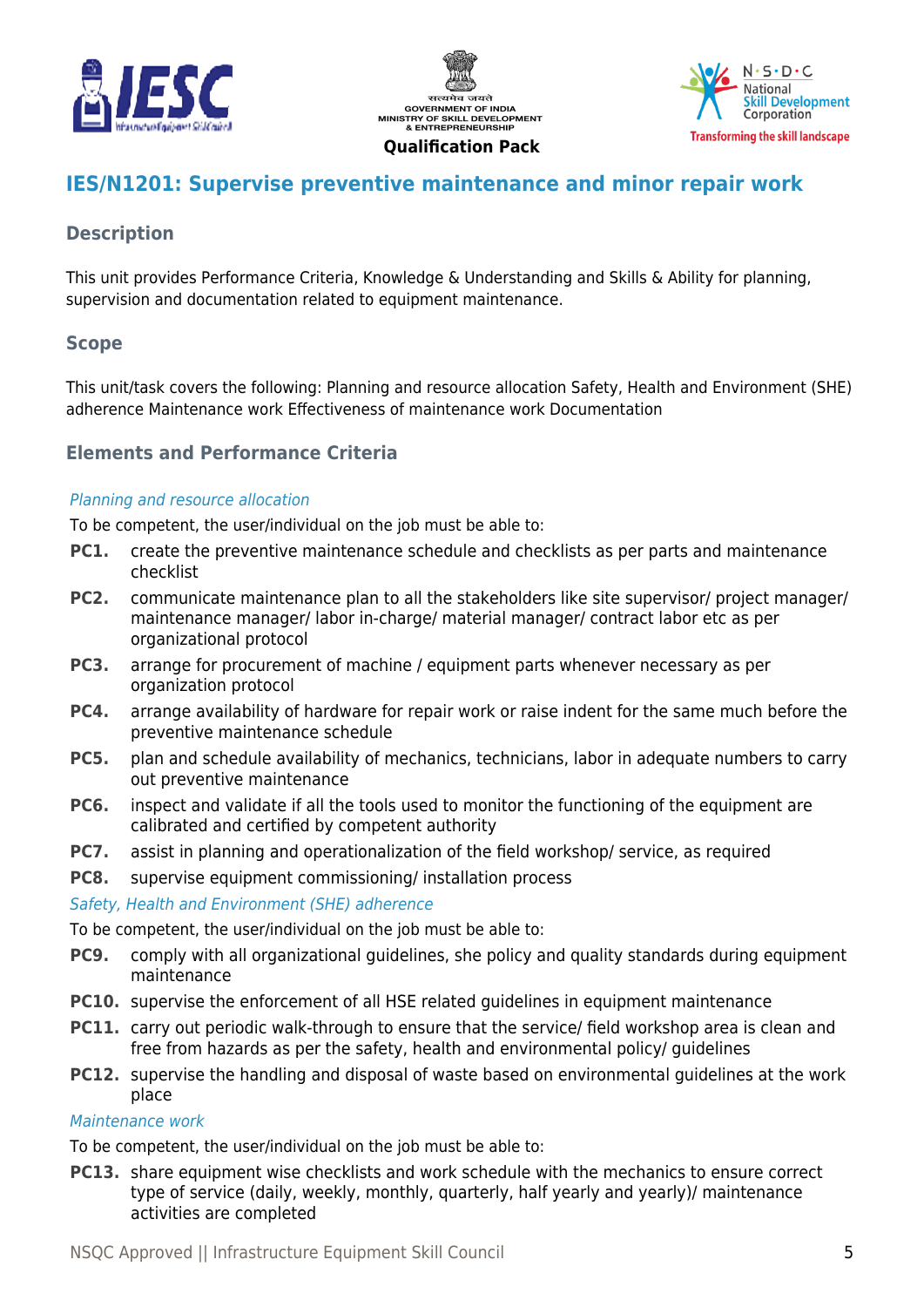





#### **PC14.** assist the manager in monitoring maintenance operations with regards to timelines and budgets

- **PC15.** ensure that third party equipment installed at the work place preventive maintenance as per agreed schedule/ annual maintenance contract with the vendor
- **PC16.** help and guide the mechanics, as required
- **PC17.** check the workmanship of mechanics/ technicians and other personnel
- **PC18.** ensure the faulty parts are replaced/ repaired on the site or sent to vendor for repair through material department
- **PC19.** ensure quality of workmanship of mechanics and enter the same in daily report

#### Effectiveness of maintenance work

To be competent, the user/individual on the job must be able to:

- **PC20.** assist the workshop/ P&M manager in ensuring the quality of workmanship of third party vendors
- **PC21.** check if the preventive maintenance work is complete as per the checklists given to all the mechanics
- **PC22.** get a sign-off from the end user of the equipment like site engineer and/ or project head as per organizational protocol

#### Documentation

To be competent, the user/individual on the job must be able to:

- **PC23.** document the details of the vendors in log-books/ organizational reports/ MIS/ vendors worksheets etc. as per organizational protocol
- **PC24.** complete documentation applicable to the role like reports, preventive maintenance logbooks, spare parts usage log-books, sign-off reports, management information reports, and other reports as per the quality & reporting standards applicable to the organization
- **PC25.** keep all the records in a way and at a place where it is easily accessible to the relevant personnel

# **Knowledge and Understanding (KU)**

The individual on the job needs to know and understand:

- **KU1.** the organizations procedures and guidelines related to breakdown & maintenance services
- **KU2.** the performance standards & procedures followed by the organization
- **KU3.** reporting structure in the organization
- **KU4.** escalation matrix for reporting unresolved problems
- **KU5.** timeframe in which the complaint/problem should be resolved
- **KU6.** work target and review mechanism with supervisor for obtaining/ giving feedback related to performance process
- **KU7.** location of tools and equipment
- **KU8.** contact person in case of queries on procedure or equipment
- **KU9.** process sequence for commissioning/ installation of equipment
- **KU10.** contact details of the procurement team and process for procurement of equipment, spares and consumables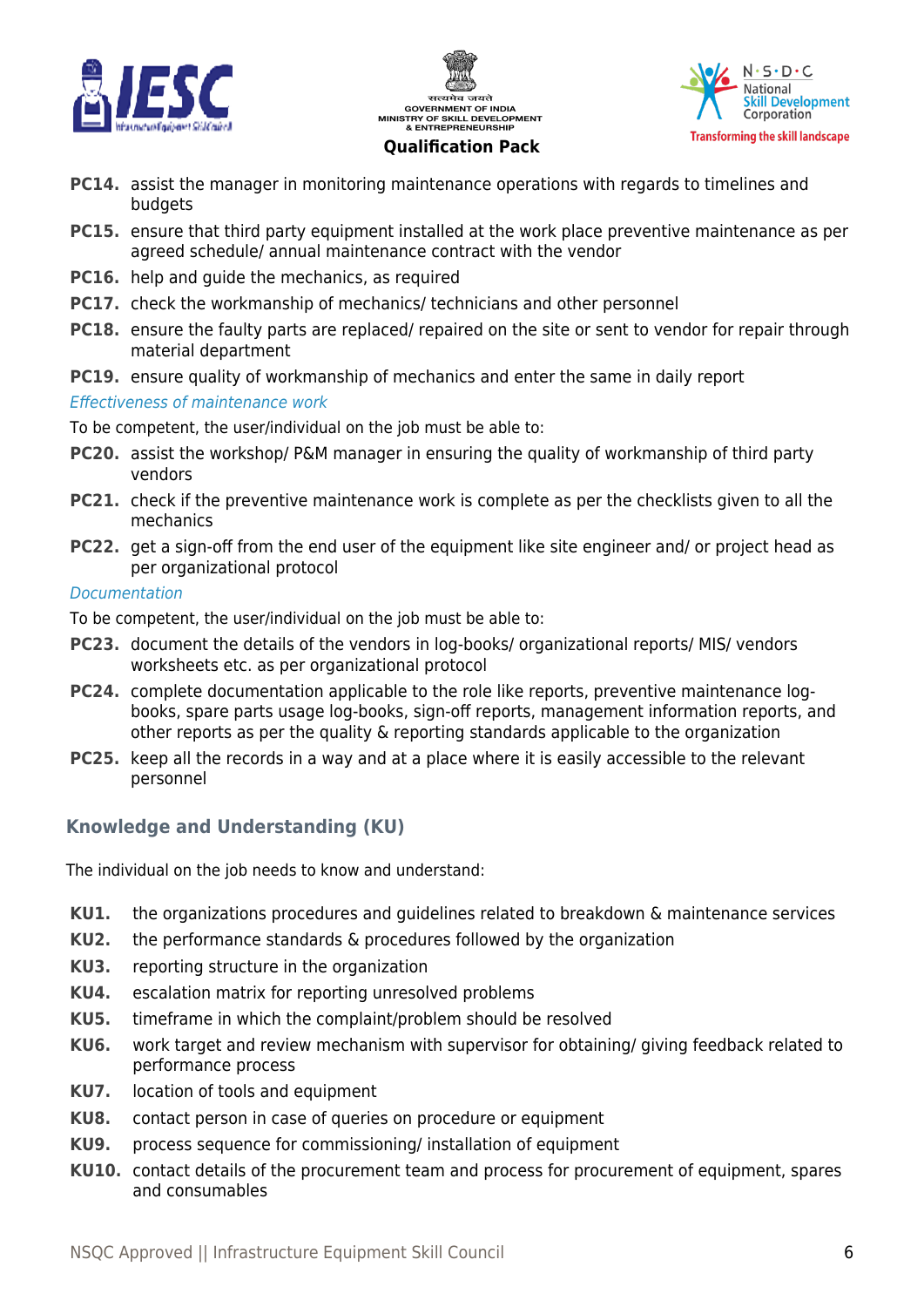





- **KU11.** location and process for storage and disposal of waste material
- **KU12.** she/ safety policy of the organization
- **KU13.** standard operating procedure (sop) of maintenance work in the department
- **KU14.** quality standards in operation in the organization
- **KU15.** she or any other safety standards in operation in the organization
- **KU16.** risk impact of maintenance operations
- **KU17.** original equipment manufacturers guide book on product usage and repair
- **KU18.** calibration of tools used to measure the performance of equipment
- **KU19.** procedure to allocate job among a team of mechanics based on their abilities, skills and units in which a job can be divided
- **KU20.** process and elements of setting up and operationalizing a field workshop
- **KU21.** installation/ commissioning process and stages for various types of p&m equipment
- **KU22.** different she related processes to be carried out during operations
- **KU23.** methods to enforce she policy guidelines in operations
- **KU24.** safety risks and hazards at workshop and means to mitigate these
- **KU25.** risk & impact of not doing preventive maintenance
- **KU26.** escalation matrix for highlighting incidents/ system failures/ repeated failures/ probable failures/ obsoleteness etc.
- **KU27.** spare parts management and procurement process
- **KU28.** method of preparing daily schedules and checklists for team members
- **KU29.** review process for verifying correctness of work carried out
- **KU30.** types of documents, records & reports prevalent in the organization
- **KU31.** process of obtaining sign-off in the organization/ from customers

# **Generic Skills (GS)**

User/individual on the job needs to know how to:

- **GS1.** record any deviations/ incidents as per prescribed norms
- **GS2.** document and report any health and safety related incidents/ accidents
- **GS3.** read and comprehend basic english to read manuals of operations
- **GS4.** read all organizational and equipment related health and safety manuals and documents
- **GS5.** read instructions, guidelines/procedures/rules
- **GS6.** give clear instructions to co-workers, subordinates others
- **GS7.** make appropriate decisions pertaining to the concerned area of work with respect to intended work objective, span of authority, responsibility, laid down procedure and guidelines
- **GS8.** work with supervisors/ team mates to carry out work related tasks
- **GS9.** plan work according to the required schedule and location
- **GS10.** ensure all customer needs are assessed and every effort is made to provide satisfactory service
- **GS11.** assess, review that all requests are effectively allocated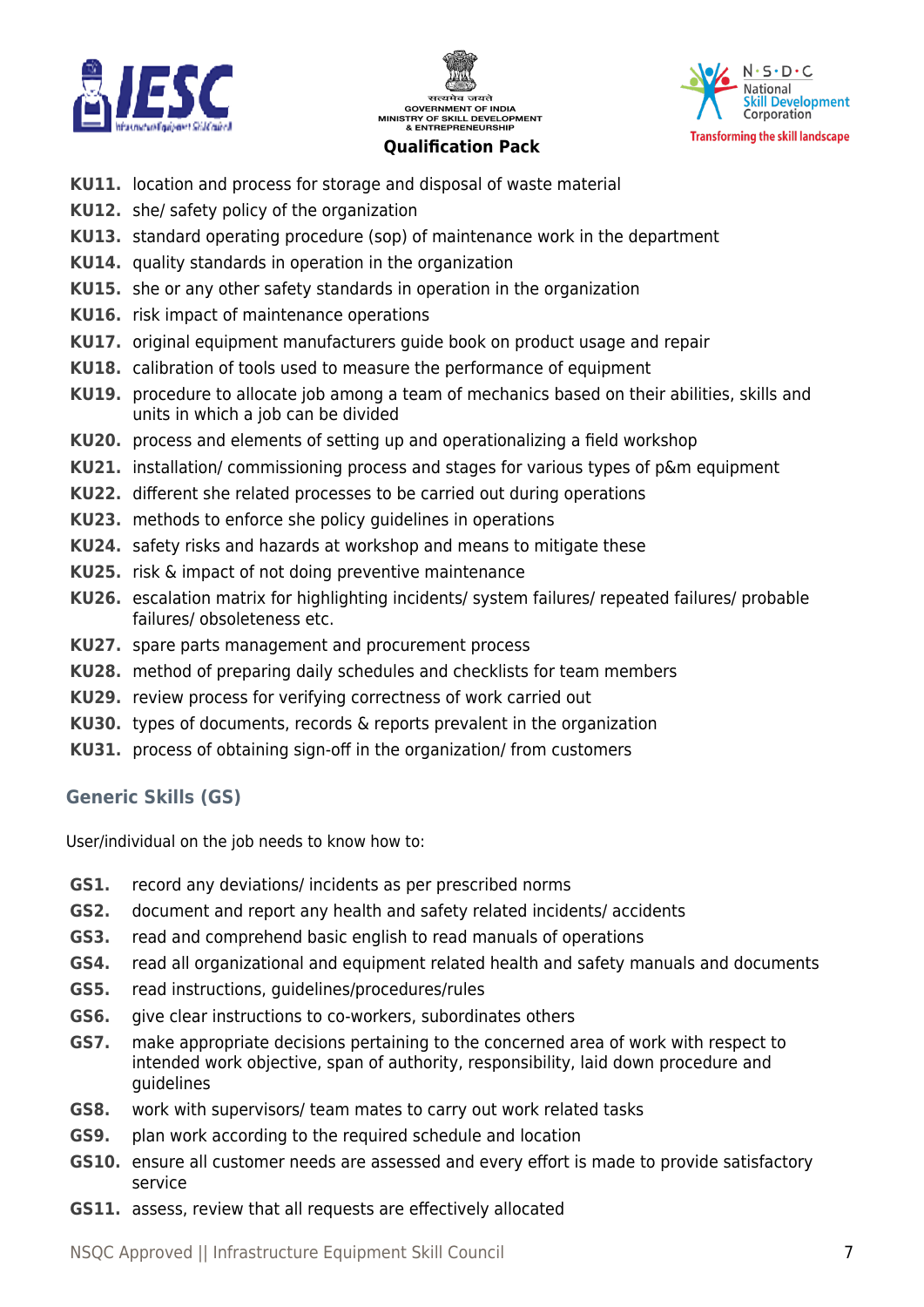





**GS12.** analyze, evaluate and apply the information gathered from observation, experience, reasoning, or communication to act efficiently

**GS13.** analyze, evaluate and apply the information gathered from observation, experience, reasoning, or communication to act efficiently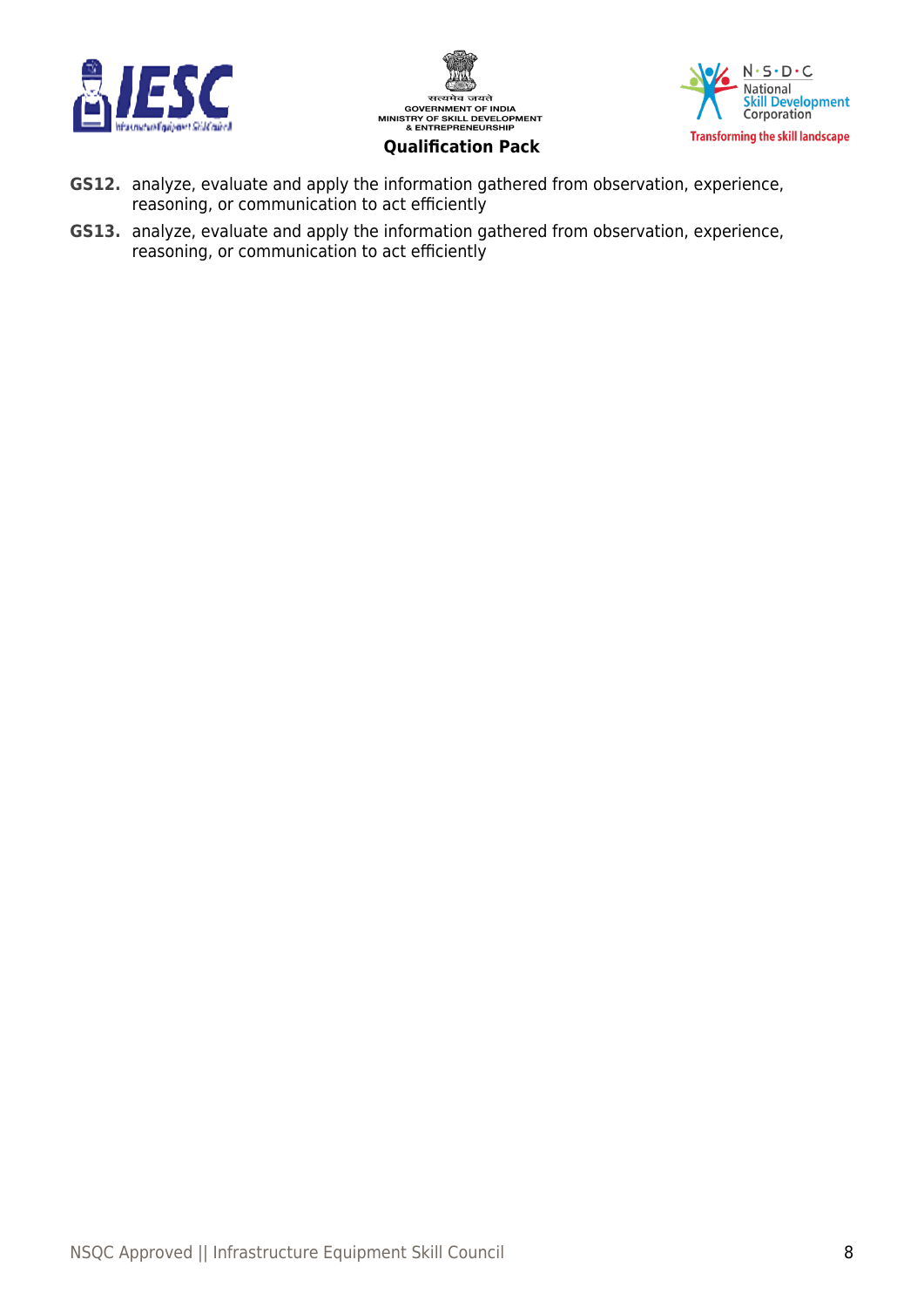





# **Assessment Criteria**

| <b>Assessment Criteria for Outcomes</b>                                                                                                                                                                                | <b>Theory</b><br><b>Marks</b> | <b>Practical</b><br><b>Marks</b> | <b>Project</b><br><b>Marks</b> | <b>Viva</b><br><b>Marks</b> |
|------------------------------------------------------------------------------------------------------------------------------------------------------------------------------------------------------------------------|-------------------------------|----------------------------------|--------------------------------|-----------------------------|
| Planning and resource allocation                                                                                                                                                                                       | 3                             | 23                               |                                |                             |
| PC1. create the preventive maintenance schedule<br>and checklists as per parts and maintenance<br>checklist                                                                                                            |                               | 3                                |                                |                             |
| PC2. communicate maintenance plan to all the<br>stakeholders like site supervisor/ project manager/<br>maintenance manager/ labor in-charge/ material<br>manager/ contract labor etc as per organizational<br>protocol | 1                             | 3                                |                                |                             |
| PC3. arrange for procurement of machine /<br>equipment parts whenever necessary as per<br>organization protocol                                                                                                        |                               | 3                                |                                |                             |
| PC4. arrange availability of hardware for repair<br>work or raise indent for the same much before the<br>preventive maintenance schedule                                                                               | 1                             | 3                                |                                |                             |
| PC5. plan and schedule availability of mechanics,<br>technicians, labor in adequate numbers to carry out<br>preventive maintenance                                                                                     |                               | 3                                |                                |                             |
| <b>PC6.</b> inspect and validate if all the tools used to<br>monitor the functioning of the equipment are<br>calibrated and certified by competent authority                                                           | 1                             | 3                                |                                |                             |
| PC7. assist in planning and operationalization of the<br>field workshop/ service, as required                                                                                                                          |                               | 3                                |                                |                             |
| PC8. supervise equipment commissioning/<br>installation process                                                                                                                                                        |                               | $\overline{2}$                   |                                |                             |
| Safety, Health and Environment (SHE) adherence                                                                                                                                                                         | $\overline{2}$                | 9                                |                                |                             |
| PC9. comply with all organizational guidelines, she<br>policy and quality standards during equipment<br>maintenance                                                                                                    | 1                             | 3                                |                                |                             |
| PC10. supervise the enforcement of all HSE related<br>guidelines in equipment maintenance                                                                                                                              |                               | $\overline{2}$                   |                                |                             |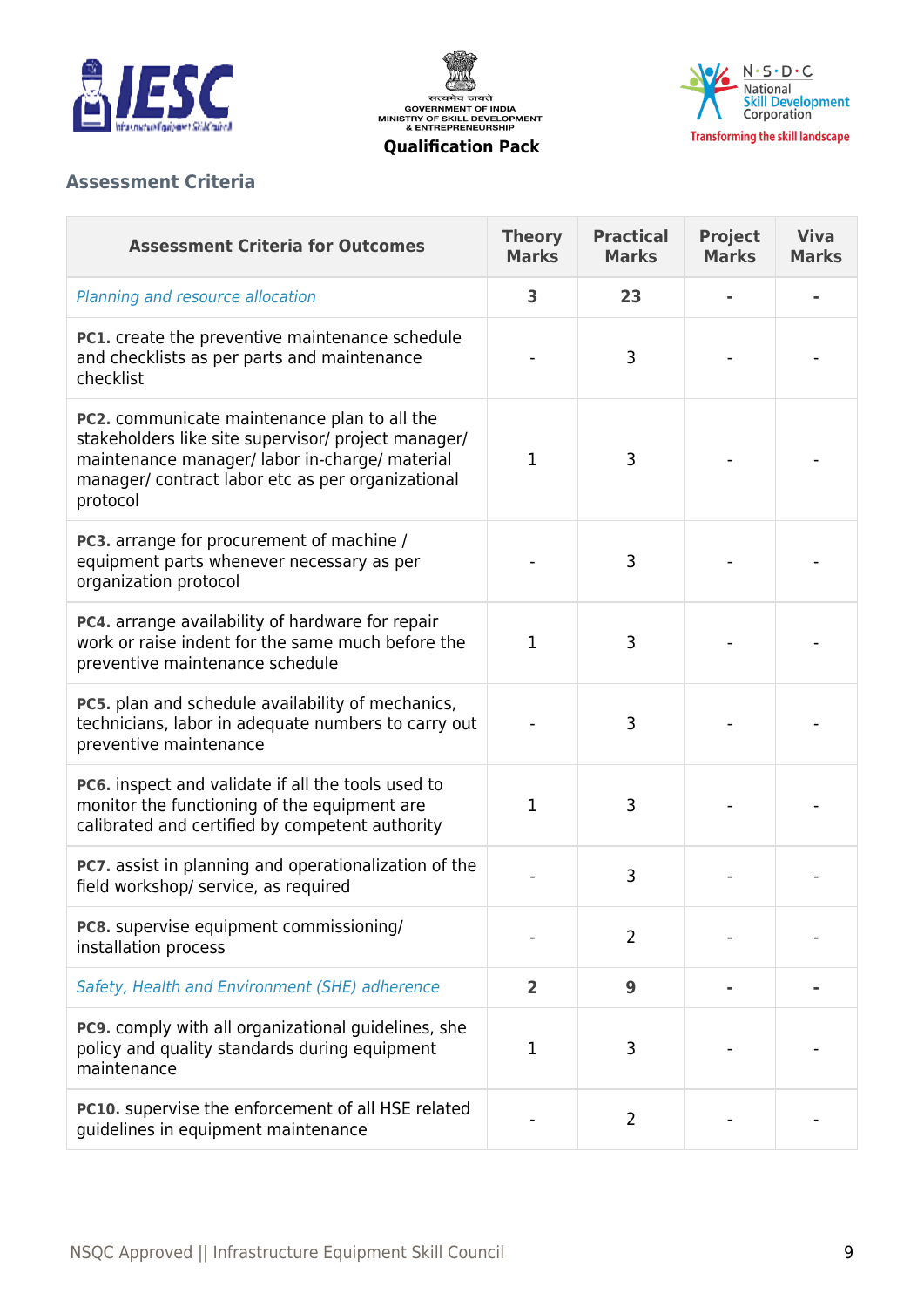





**Viva Marks**

**Project Marks**

#### **Qualification Pack**

**Assessment Criteria for Outcomes Theory**

|  |  | ualification Pack |  |  |
|--|--|-------------------|--|--|
|--|--|-------------------|--|--|

**Marks**

**Practical Marks**

| PC11. carry out periodic walk-through to ensure<br>that the service/ field workshop area is clean and<br>free from hazards as per the safety, health and<br>environmental policy/ guidelines                                      | $\mathbf{1}$            | $\overline{2}$ |  |
|-----------------------------------------------------------------------------------------------------------------------------------------------------------------------------------------------------------------------------------|-------------------------|----------------|--|
| PC12. supervise the handling and disposal of waste<br>based on environmental guidelines at the work<br>place                                                                                                                      |                         | $\overline{2}$ |  |
| Maintenance work                                                                                                                                                                                                                  | $\overline{\mathbf{4}}$ | 14             |  |
| <b>PC13.</b> share equipment wise checklists and work<br>schedule with the mechanics to ensure correct type<br>of service (daily, weekly, monthly, quarterly, half<br>yearly and yearly)/ maintenance activities are<br>completed | $\mathbf{1}$            | $\overline{2}$ |  |
| <b>PC14.</b> assist the manager in monitoring<br>maintenance operations with regards to timelines<br>and budgets                                                                                                                  |                         | 2              |  |
| PC15. ensure that third party equipment installed<br>at the work place preventive maintenance as per<br>agreed schedule/ annual maintenance contract<br>with the vendor                                                           | $\mathbf{1}$            | $\overline{2}$ |  |
| PC16. help and guide the mechanics, as required                                                                                                                                                                                   |                         | $\overline{2}$ |  |
| PC17. check the workmanship of mechanics/<br>technicians and other personnel                                                                                                                                                      |                         | $\overline{2}$ |  |
| PC18. ensure the faulty parts are replaced/<br>repaired on the site or sent to vendor for repair<br>through material department                                                                                                   | $\mathbf 1$             | $\overline{2}$ |  |
| PC19. ensure quality of workmanship of mechanics                                                                                                                                                                                  | п                       |                |  |

**PC20.** assist the workshop/ P&M manager in

vendors

mechanics

ensuring the quality of workmanship of third party

**PC21.** check if the preventive maintenance work is complete as per the checklists given to all the

**PCIS.** Ensure quality of WOLKMAISHIP OF MECHANICS  $\begin{vmatrix} 1 & 2 \end{vmatrix}$  2

Effectiveness of maintenance work **1 6 - -**

- 2 | - | -

- 2 | - | -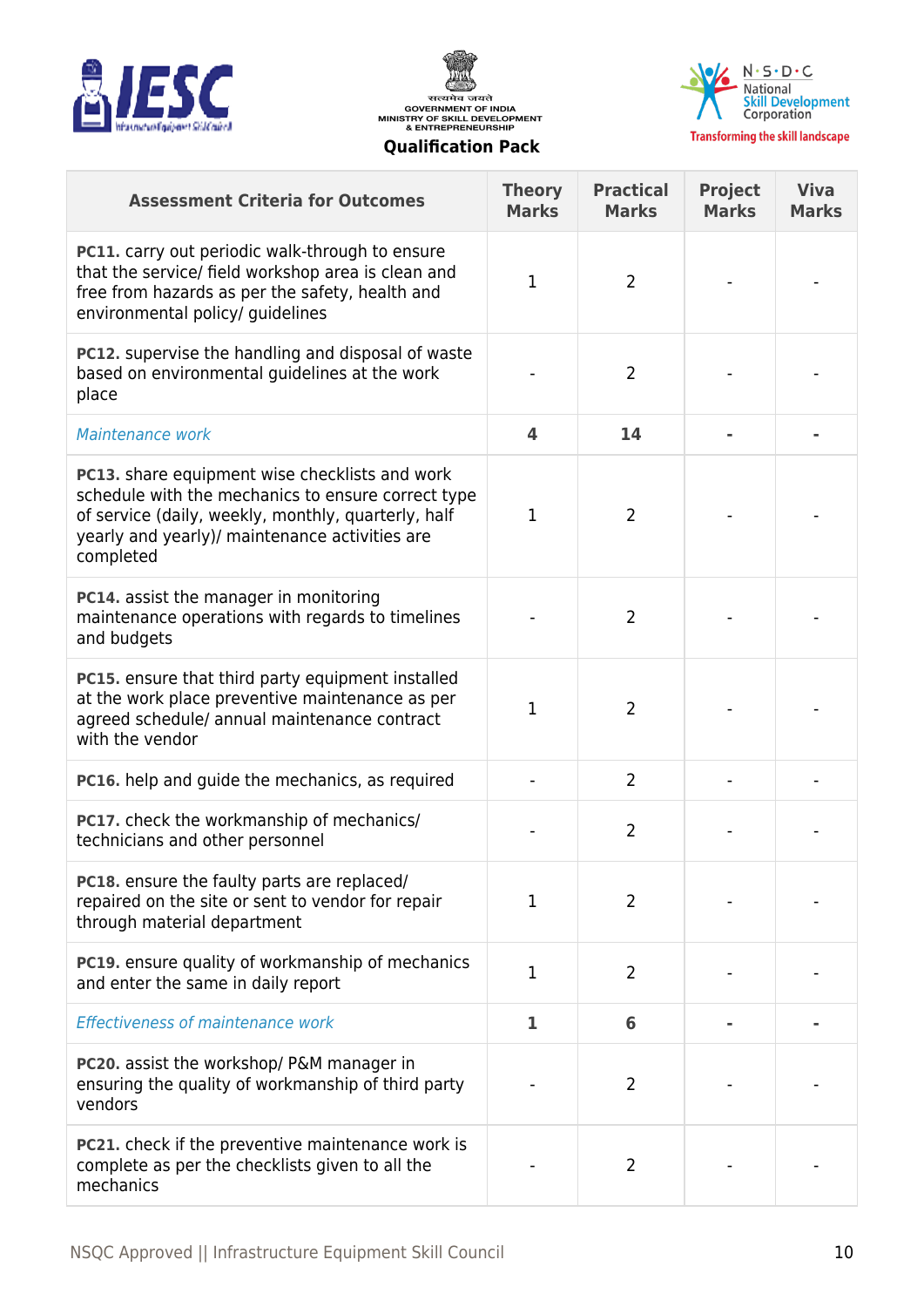





| <b>Assessment Criteria for Outcomes</b>                                                                                                                                                                                                                                                      | <b>Theory</b><br><b>Marks</b> | <b>Practical</b><br><b>Marks</b> | <b>Project</b><br><b>Marks</b> | <b>Viva</b><br><b>Marks</b> |
|----------------------------------------------------------------------------------------------------------------------------------------------------------------------------------------------------------------------------------------------------------------------------------------------|-------------------------------|----------------------------------|--------------------------------|-----------------------------|
| <b>PC22.</b> get a sign-off from the end user of the<br>equipment like site engineer and/ or project head<br>as per organizational protocol                                                                                                                                                  | 1                             | $\overline{2}$                   |                                |                             |
| Documentation                                                                                                                                                                                                                                                                                |                               | 8                                |                                |                             |
| <b>PC23.</b> document the details of the vendors in log-<br>books/organizational reports/MIS/vendors<br>worksheets etc. as per organizational protocol                                                                                                                                       |                               | 3                                |                                |                             |
| PC24. complete documentation applicable to the<br>role like reports, preventive maintenance log-<br>books, spare parts usage log-books, sign-off<br>reports, management information reports, and<br>other reports as per the quality & reporting<br>standards applicable to the organization |                               | 3                                |                                |                             |
| PC25. keep all the records in a way and at a place<br>where it is easily accessible to the relevant<br>personnel                                                                                                                                                                             |                               | 2                                |                                |                             |
| <b>NOS Total</b>                                                                                                                                                                                                                                                                             | 10                            | 60                               |                                |                             |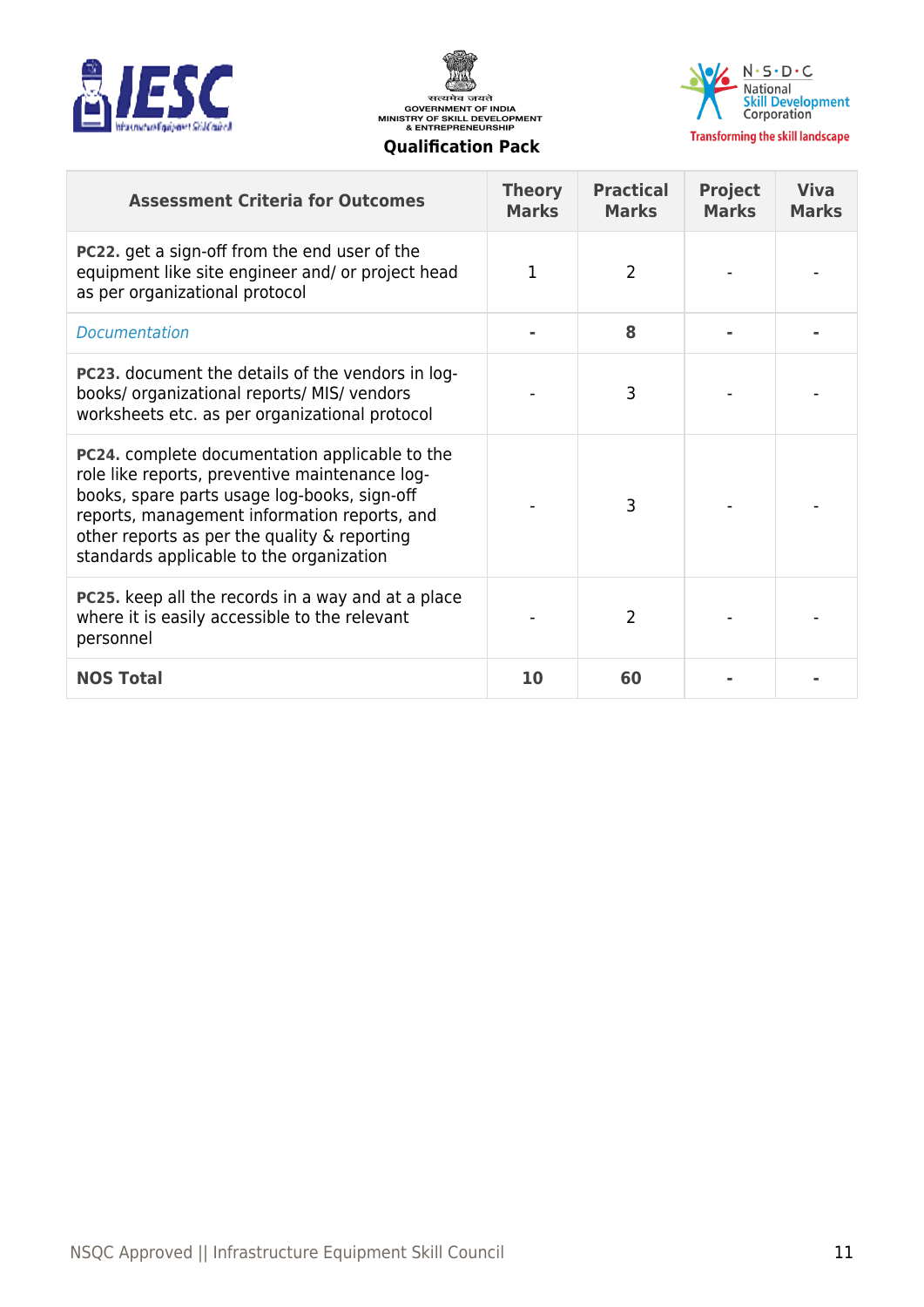





# **National Occupational Standards (NOS) Parameters**

| <b>NOS Code</b>            | <b>IES/N1201</b>                                        |
|----------------------------|---------------------------------------------------------|
| <b>NOS Name</b>            | Supervise preventive maintenance and minor repair work  |
| <b>Sector</b>              | Infrastructure Equipment                                |
| <b>Sub-Sector</b>          | Equipment Service and spares                            |
| <b>Occupation</b>          | Managerial & Supervisory - Equipment Service and spares |
| <b>NSQF Level</b>          | $\overline{7}$                                          |
| <b>Credits</b>             | <b>TBD</b>                                              |
| <b>Version</b>             | 1.0                                                     |
| <b>Last Reviewed Date</b>  | 31/03/2015                                              |
| <b>Next Review Date</b>    | 31/03/2017                                              |
| <b>NSQC Clearance Date</b> |                                                         |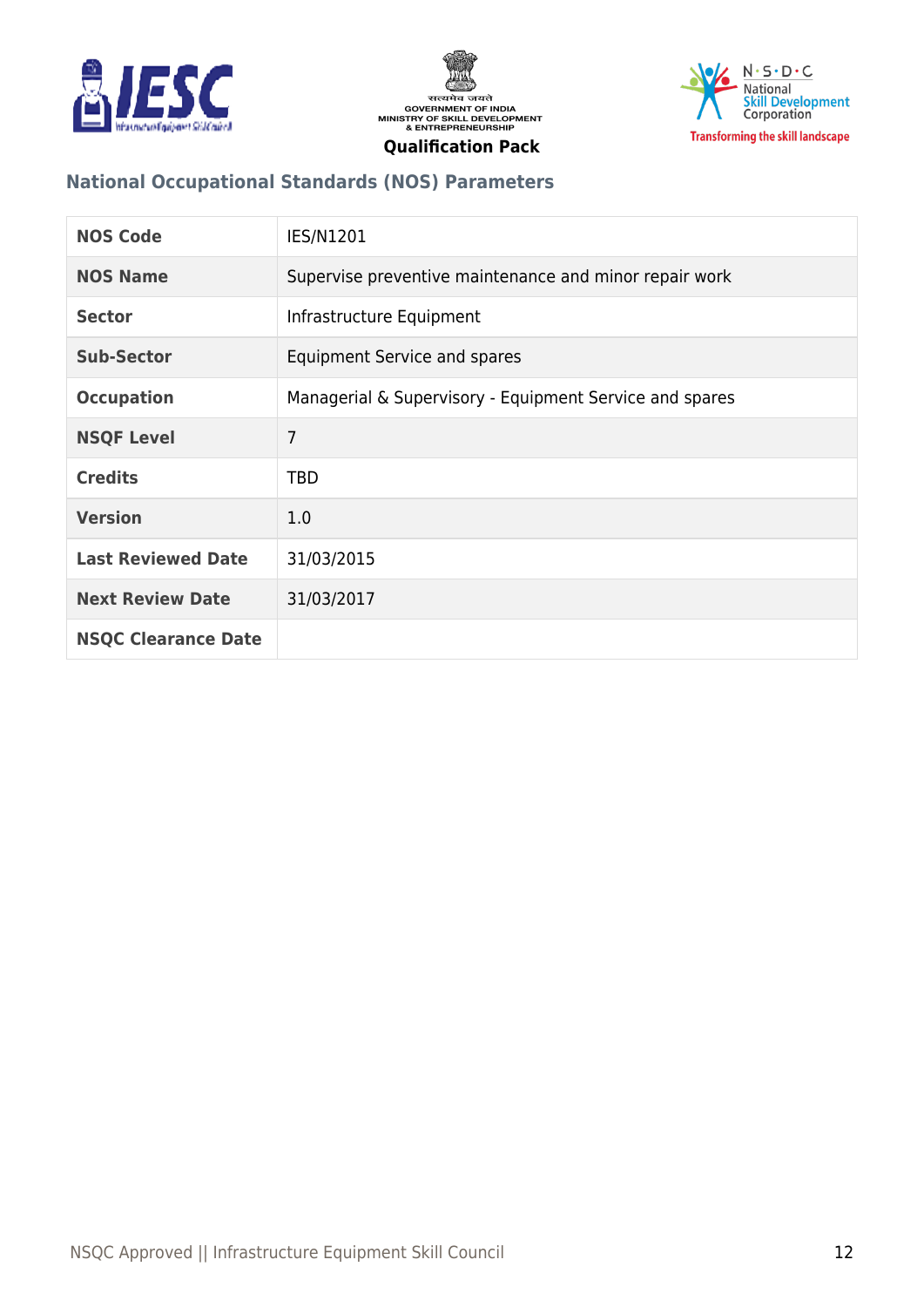





# <span id="page-12-0"></span>**IES/N1202: Supervise corrective maintenance of equipment**

# **Description**

This unit provides Performance Criteria, Knowledge & Understanding and Skills & Ability for supervising corrective maintenance of Plant and Machinery (P&M) equipment

# **Scope**

This unit/task covers the following: Avoid unscheduled break-down work Documentation and Reporting

# **Elements and Performance Criteria**

#### Avoid unscheduled break-down work

To be competent, the user/individual on the job must be able to:

- **PC1.** formulate in consultation with the P&M/ Workshop Maintenance Manager the system of maintenance cycle for Plant & machinery (P&M)
- **PC2.** divide the manpower of mechanics and other support personnel into teams and make them responsible for planned and unplanned work, based on the frequency and severity of breakdowns
- **PC3.** plan for natural and manmade contingencies
- **PC4.** create a predictive tests and analysis such as pressure , temperature, wear & tear checks, oil leakage test, hydraulic systems check, engine stress and gas exhaust system tests, wire life assessments etc. in consultation and advice of manage
- **PC5.** provide data to manager about key performance parameters (like mean time between break -downs, cost of maintenance, power consumption, water consumption, oil and gas consumption, manpower utilization etc) as per cma procedures
- **PC6.** design a system by which the supervisor is informed about the break as soon as it occurs
- **PC7.** identify the problem quickly by performing diagnostic breakdown analysis, study the equipment manuals
- **PC8.** cordon off the area, switch off power source, move personnel to safe area, in-case of an emergency
- **PC9.** deploy mechanics to address the break down, as per organization protocols
- **PC10.** take immediate action so that the break down is rectified.
- **PC11.** run the equipment after the repair to ensure its working appropriately and safely
- **PC12.** note down all the critical parameters of performance of the equipment post repair
- **PC13.** take sign off from production/ operation/ project manager under whose jurisdiction the equipment is working.

#### Documentation and Reporting

To be competent, the user/individual on the job must be able to:

- **PC14.** give information and data to manager so as to make changes, if any, in the preventive maintenance schedule
- **PC15.** ensure all the relevant stakeholders are informed about the rectification
- **PC16.** ensure entries are made in log-books, erp, and other organization specified reports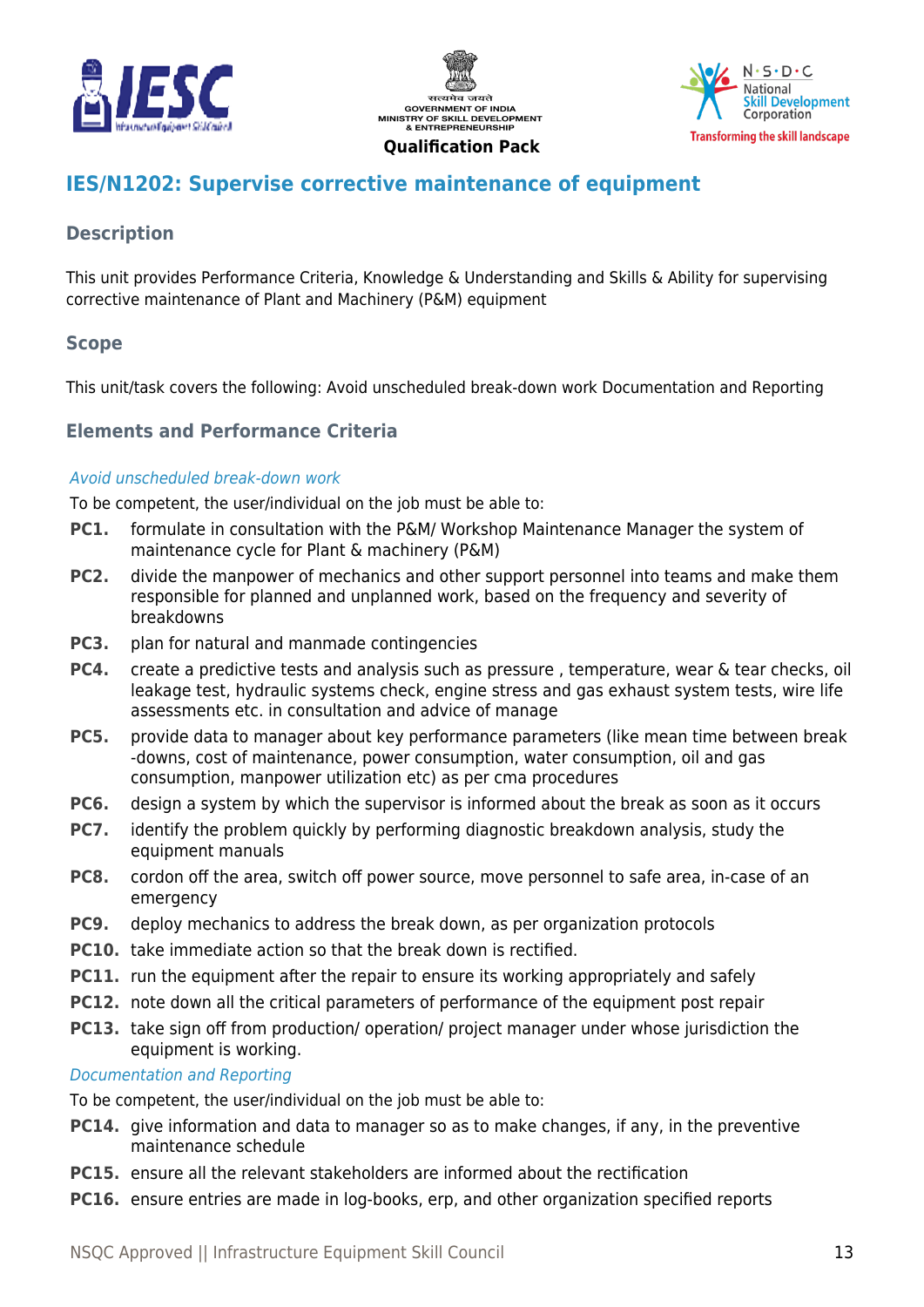





# **Knowledge and Understanding (KU)**

The individual on the job needs to know and understand:

- **KU1.** the organizations procedures and guidelines related to breakdown & maintenance services
- **KU2.** the performance standards & procedures followed in the organization
- **KU3.** reporting structure in the organization
- **KU4.** escalation matrix for reporting unresolved problems
- **KU5.** timeframe in which the complaint/problem should be resolved
- **KU6.** work target and review mechanism with supervisor for obtaining/ giving feedback related to performance process
- **KU7.** location of tools
- **KU8.** contact person in case of queries on procedure or products
- **KU9.** location and process for storage and disposal of waste material
- **KU10.** safety policy of the company
- **KU11.** the usage cycle of existing equipment and machinery
- **KU12.** dimensions and types of plant & machinery (p&m) equipment deployed
- **KU13.** design of existing static equipment
- **KU14.** layouts of existing static equipment
- **KU15.** drawings and manuals of moving equipment
- **KU16.** manpower hiring & allocation policy as required
- **KU17.** material purchase policy as applicable
- **KU18.** the process to manage inventory for the various material procured
- **KU19.** sequence of operation that needs to be performed
- **KU20.** the method to extract and use information from the relevant areas to assist in the diagnosis
- **KU21.** techniques to rectify the fault in the engine of the infrastructure equipment
- **KU22.** the manufacturers specification of the engine in use
- **KU23.** techniques used to diagnose the faults (such as sensory information sight, sound, smell, touch;, aural, visual and functional checks, taking measurements and use of equipment selfdiagnostics) in the engine
- **KU24.** usage of various fault diagnostic equipment to investigate the problem in the engine(such as multimeter, pressure gauges, thermal measuring equipment)
- **KU25.** procedure to remove components from engine system without damage to the components or surrounding structure
- **KU26.** usage of a various hand tools (such as spanners, sockets, screwdrivers, pliers, torque wrenches)
- **KU27.** methods to check that the tools and equipment to be used are correctly calibrated, and are in a safe, tested and serviceable condition
- **KU28.** method to use all tools correctly, check and store after use
- **KU29.** technique to lay the removed components out in a logical sequence to aid re-assembly,
- **KU30.** methods to keep component parts together or in the order that they were removed
- **KU31.** techniques of inspecting removed components of engine,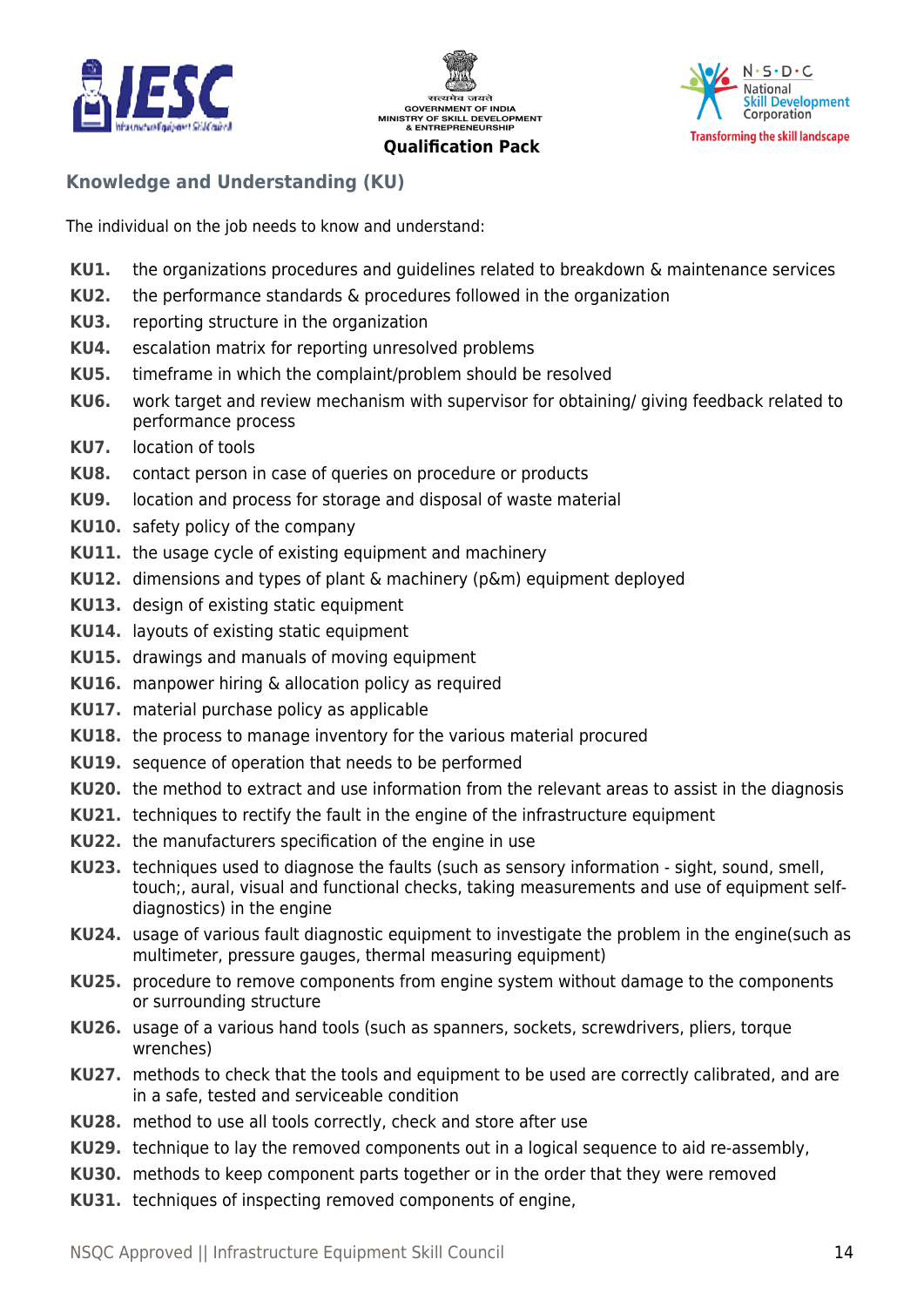





- **KU32.** technique to check for damage and wear in engine
- **KU33.** the equipment used in the rectification operations (such as alignment tools, torque wrenches, presses)
- **KU34.** methods to rectify the fault using methods such as component replacement, adjustments, repair and refitting techniques
- **KU35.** technique to carry out visual, aural, functional and measurement tests
- **KU36.** the expected outcomes of the tests being conducted
- **KU37.** problems with the diagnosis and rectification operations
- **KU38.** process of informing appropriate people of non-conformances
- **KU39.** techniques to clean/service different parts of engine different jigs and fixtures used
- **KU40.** method to fill different reports/templates followed in the organization

# **Generic Skills (GS)**

User/individual on the job needs to know how to:

- **GS1.** record any deviations/ incidents as per prescribed norms
- **GS2.** read and comprehend basic english to read manuals of operations
- **GS3.** read instructions, guidelines/procedures/rules related to the worksite and equipment operations
- **GS4.** give clear instructions to co-workers, subordinates and other personnel
- **GS5.** make appropriate decisions pertaining to the concerned area of work with respect to intended work objective, span of authority, responsibility, laid down procedure and guidelines
- **GS6.** think through the problem, evaluate the possible solution(s) and suggest an optimum /best possible solution(s)
- **GS7.** make an appropriate timely decision in responding to emergencies/accidents in line with organizational/ worksite guidelines
- **GS8.** work with supervisors/ team mates to carry out work related tasks
- **GS9.** plan work according to the required schedule and location
- **GS10.** review and ensure regular maintenance on a daily basis before machine operations
- **GS11.** ensure all customer needs are assessed and every effort is made to provide satisfactory service
- **GS12.** assess and review that all customer requests are effectively allocated
- **GS13.** refer problems outside area of responsibility to appropriate person
- **GS14.** use the diagnosis results to take an appropriate decision on repair or replacement of component
- **GS15.** analyse and apply the information gathered from observation, experience, reasoning, or communication to act efficiently
- **GS16.** evaluate the criticality of any damage to the appropriate equipment and take appropriate action
- **GS17.** analyse, evaluate and apply the information gathered from observation, experience, reasoning, or communication to act efficiently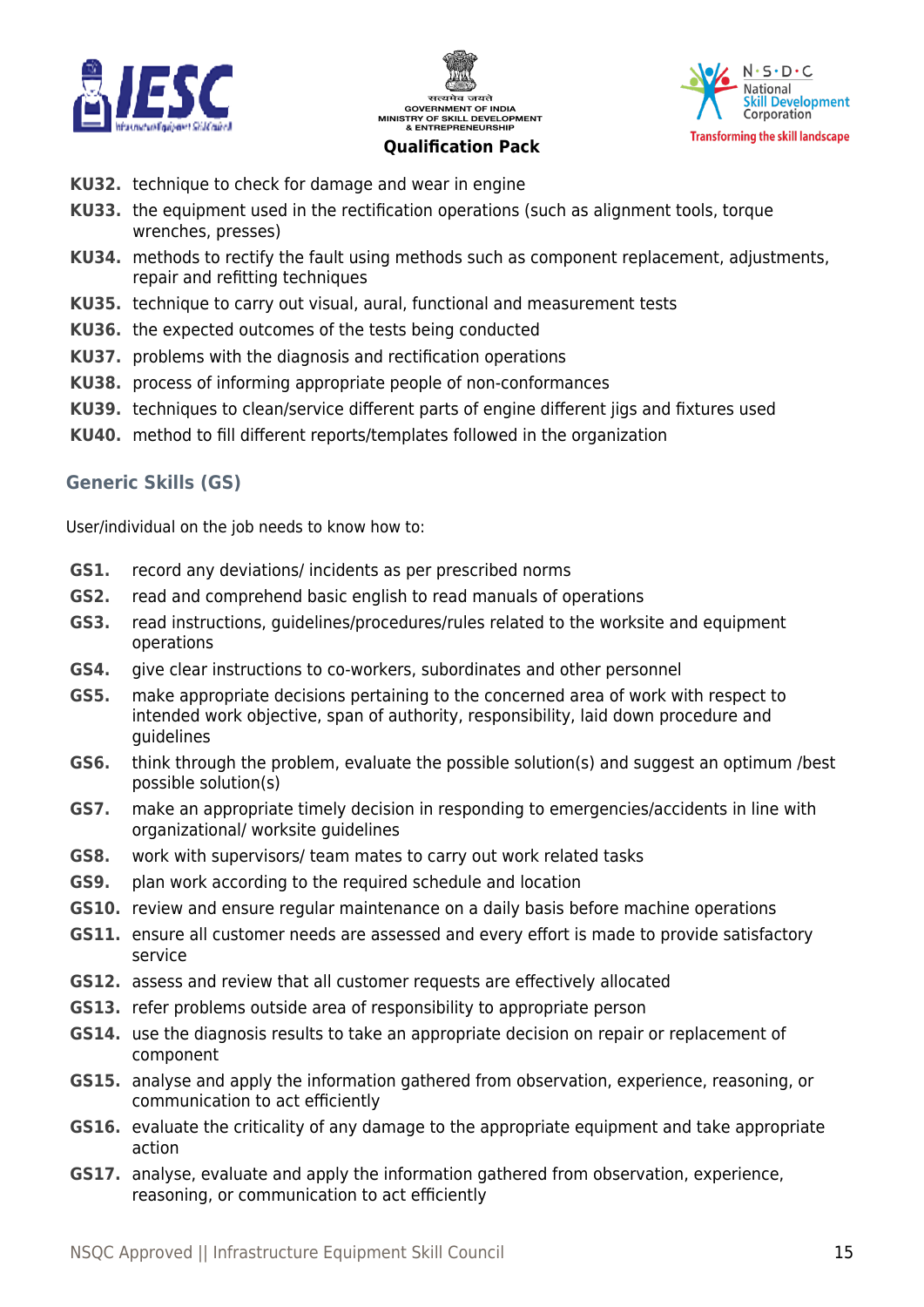





# **Assessment Criteria**

| <b>Assessment Criteria for Outcomes</b>                                                                                                                                                                                                                                     | <b>Theory</b><br><b>Marks</b> | <b>Practical</b><br><b>Marks</b> | <b>Project</b><br><b>Marks</b> | <b>Viva</b><br><b>Marks</b> |
|-----------------------------------------------------------------------------------------------------------------------------------------------------------------------------------------------------------------------------------------------------------------------------|-------------------------------|----------------------------------|--------------------------------|-----------------------------|
| Avoid unscheduled break-down work                                                                                                                                                                                                                                           | 9                             | 34                               |                                |                             |
| <b>PC1.</b> formulate in consultation with the P&M/<br>Workshop Maintenance Manager the system of<br>maintenance cycle for Plant & machinery (P&M)                                                                                                                          |                               | 3                                |                                |                             |
| PC2. divide the manpower of mechanics and other<br>support personnel into teams and make them<br>responsible for planned and unplanned work,<br>based on the frequency and severity of<br>breakdowns                                                                        |                               | 3                                |                                |                             |
| PC3. plan for natural and manmade contingencies                                                                                                                                                                                                                             | $\mathbf{1}$                  | 3                                |                                |                             |
| <b>PC4.</b> create a predictive tests and analysis such as<br>pressure, temperature, wear & tear checks, oil<br>leakage test, hydraulic systems check, engine<br>stress and gas exhaust system tests, wire life<br>assessments etc. in consultation and advice of<br>manage | $\mathbf{1}$                  | 3                                |                                |                             |
| PC5. provide data to manager about key<br>performance parameters (like mean time between<br>break -downs, cost of maintenance, power<br>consumption, water consumption, oil and gas<br>consumption, manpower utilization etc) as per<br>cma procedures                      | 1                             | 3                                |                                |                             |
| PC6. design a system by which the supervisor is<br>informed about the break as soon as it occurs                                                                                                                                                                            | 1                             | 3                                |                                |                             |
| <b>PC7.</b> identify the problem quickly by performing<br>diagnostic breakdown analysis, study the<br>equipment manuals                                                                                                                                                     | 1                             | 3                                |                                |                             |
| PC8. cordon off the area, switch off power source,<br>move personnel to safe area, in-case of an<br>emergency                                                                                                                                                               | 1                             | 3                                |                                |                             |
| <b>PC9.</b> deploy mechanics to address the break down,<br>as per organization protocols                                                                                                                                                                                    |                               | $\overline{2}$                   |                                |                             |
| <b>PC10.</b> take immediate action so that the break<br>down is rectified.                                                                                                                                                                                                  |                               | 2                                |                                |                             |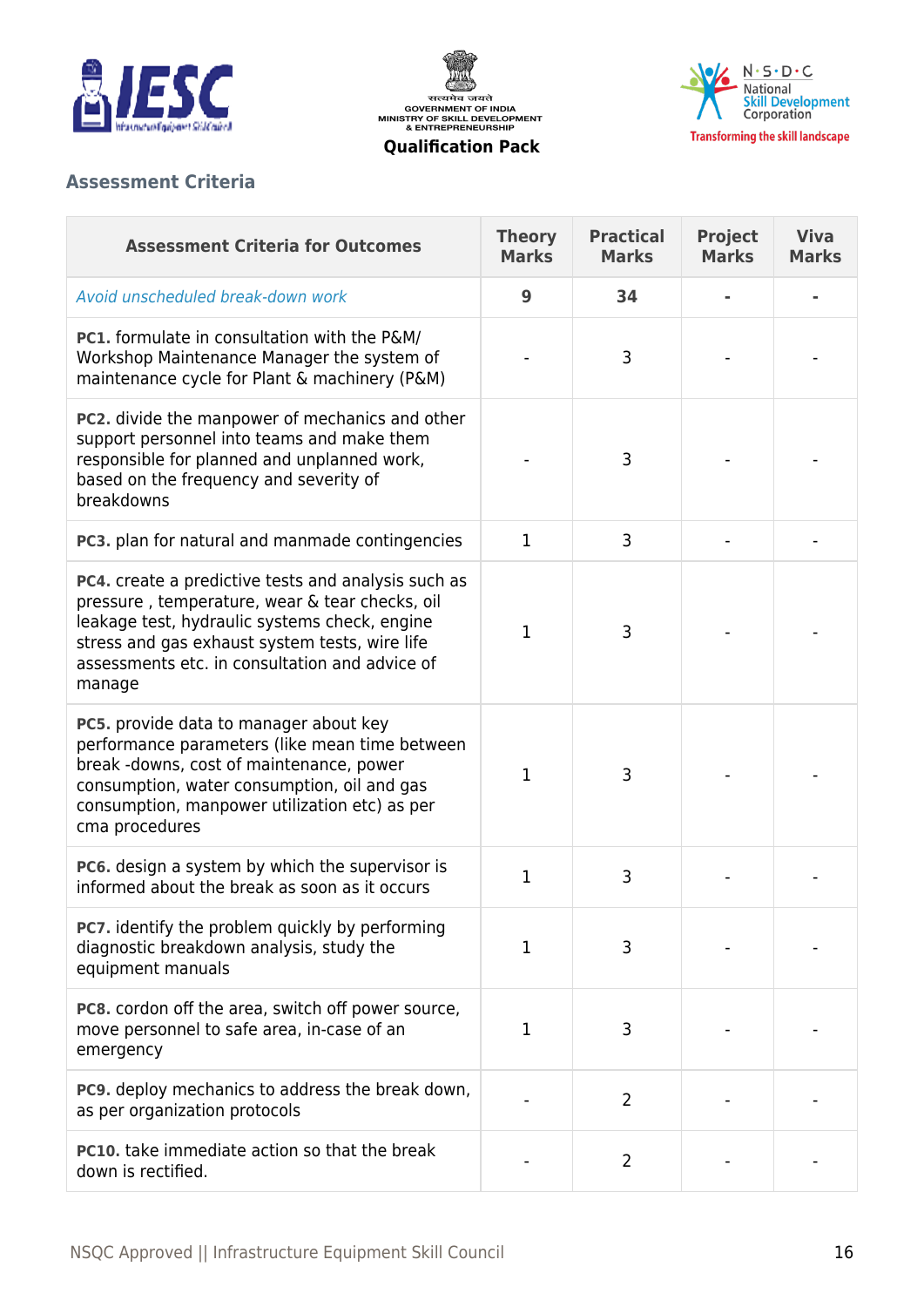





| <b>Assessment Criteria for Outcomes</b>                                                                                       | <b>Theory</b><br><b>Marks</b> | <b>Practical</b><br><b>Marks</b> | <b>Project</b><br><b>Marks</b> | <b>Viva</b><br><b>Marks</b> |
|-------------------------------------------------------------------------------------------------------------------------------|-------------------------------|----------------------------------|--------------------------------|-----------------------------|
| <b>PC11.</b> run the equipment after the repair to ensure<br>its working appropriately and safely                             | $\mathbf{1}$                  | $\overline{2}$                   |                                |                             |
| <b>PC12.</b> note down all the critical parameters of<br>performance of the equipment post repair                             | 1                             | $\overline{2}$                   |                                |                             |
| PC13. take sign off from production/ operation/<br>project manager under whose jurisdiction the<br>equipment is working.      | 1                             | $\overline{2}$                   |                                |                             |
| <b>Documentation and Reporting</b>                                                                                            | 1                             | 6                                |                                |                             |
| <b>PC14.</b> give information and data to manager so as<br>to make changes, if any, in the preventive<br>maintenance schedule | 1                             | 2                                |                                |                             |
| <b>PC15.</b> ensure all the relevant stakeholders are<br>informed about the rectification                                     |                               | $\overline{2}$                   |                                |                             |
| <b>PC16.</b> ensure entries are made in log-books, erp,<br>and other organization specified reports                           |                               | 2                                |                                |                             |
| <b>NOS Total</b>                                                                                                              | 10                            | 40                               |                                |                             |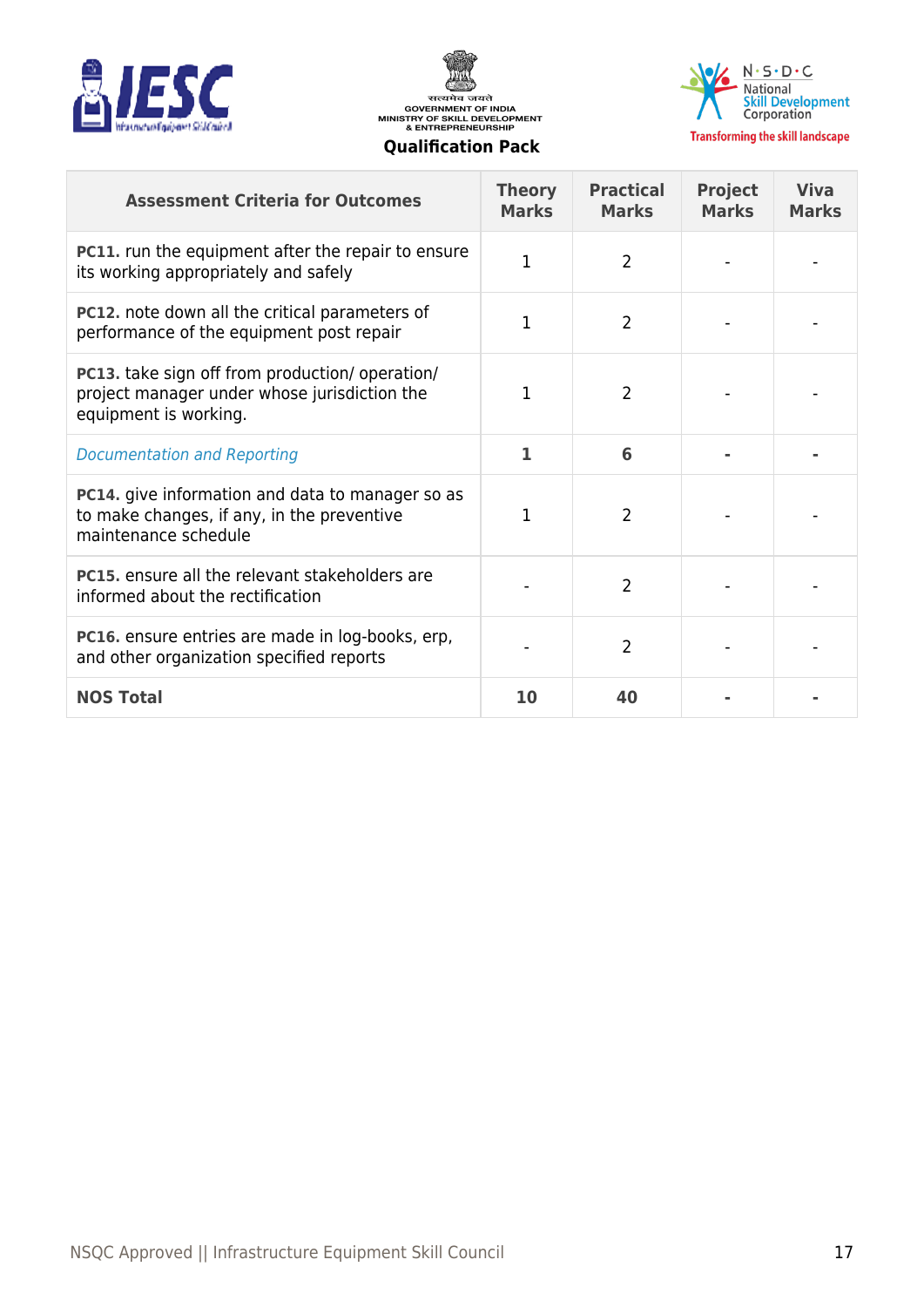





# **National Occupational Standards (NOS) Parameters**

| <b>NOS Code</b>            | IES/N1202                                               |
|----------------------------|---------------------------------------------------------|
| <b>NOS Name</b>            | Supervise corrective maintenance of equipment           |
| <b>Sector</b>              | Infrastructure Equipment                                |
| <b>Sub-Sector</b>          | Equipment Service and spares                            |
| <b>Occupation</b>          | Managerial & Supervisory - Equipment Service and spares |
| <b>NSQF Level</b>          | 7                                                       |
| <b>Credits</b>             | <b>TBD</b>                                              |
| <b>Version</b>             | 1.0                                                     |
| <b>Last Reviewed Date</b>  | 31/03/2015                                              |
| <b>Next Review Date</b>    | 31/03/2017                                              |
| <b>NSQC Clearance Date</b> |                                                         |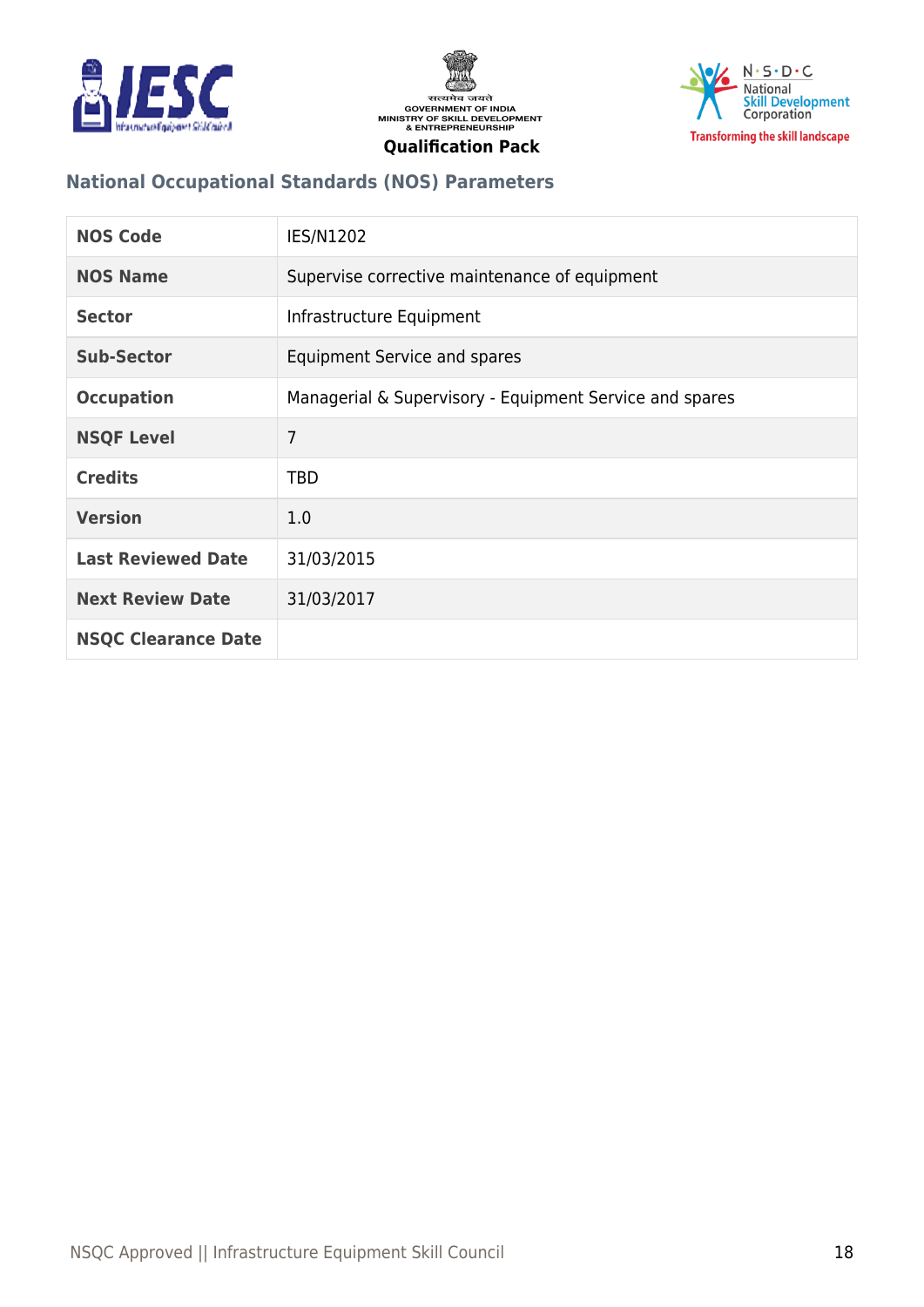





# <span id="page-18-0"></span>**IES/N7602: Comply with workshop health and safety guidelines**

# **Description**

This unit provides Performance Criteria, Knowledge & Understanding and Skills & Ability for adhering to health and safety requirements at the service workshop during equipment maintenance.

# **Scope**

This unit/task covers the following: Service workshop health and safety

# **Elements and Performance Criteria**

#### Service workshop health and safety

To be competent, the user/individual on the job must be able to:

- **PC1.** comply with safety, health, security and environment related regulations/ guidelines as per organizational/ manufacturers policy
- **PC2.** carry out maintenance operations as per the manufacturers and workshop related health and safety guidelines/ standard operating procedures
- **PC3.** follow safety regulations and procedures with regard to service workshop hazards and risks
- **PC4.** use appropriate protective clothing/ equipment for specific tasks and work conditions as per service manual
- **PC5.** lift and carry tools/equipment/components safely using correct procedure as per the service manua
- **PC6.** use appropriate tools in a proper manner as given in the service manual
- **PC7.** keep the work area free from clutter and spillage
- **PC8.** store equipment and tools back at designated place post use and inspect to make sure they are not left behind
- **PC9.** handle the storage and disposal of hazardous materials and waste in compliance with health, safety and environmental guidelines
- **PC10.** operate various grades of fire extinguishers, as applicable
- **PC11.** support in administering basic first aid and report to concerned team members, as required, in case of an accident
- **PC12.** respond promptly and appropriately to an accident/ incident or emergency situation, within limits of your role and responsibility
- **PC13.** record and report details related to operations, incidents or accidents, as applicable

# **Knowledge and Understanding (KU)**

The individual on the job needs to know and understand:

- **KU1.** health, safety, environmental(hse) and security related policies/ guidelines of the organization
- **KU2.** the importance of complying with health, safety, environmental and security guidelines during workshop operations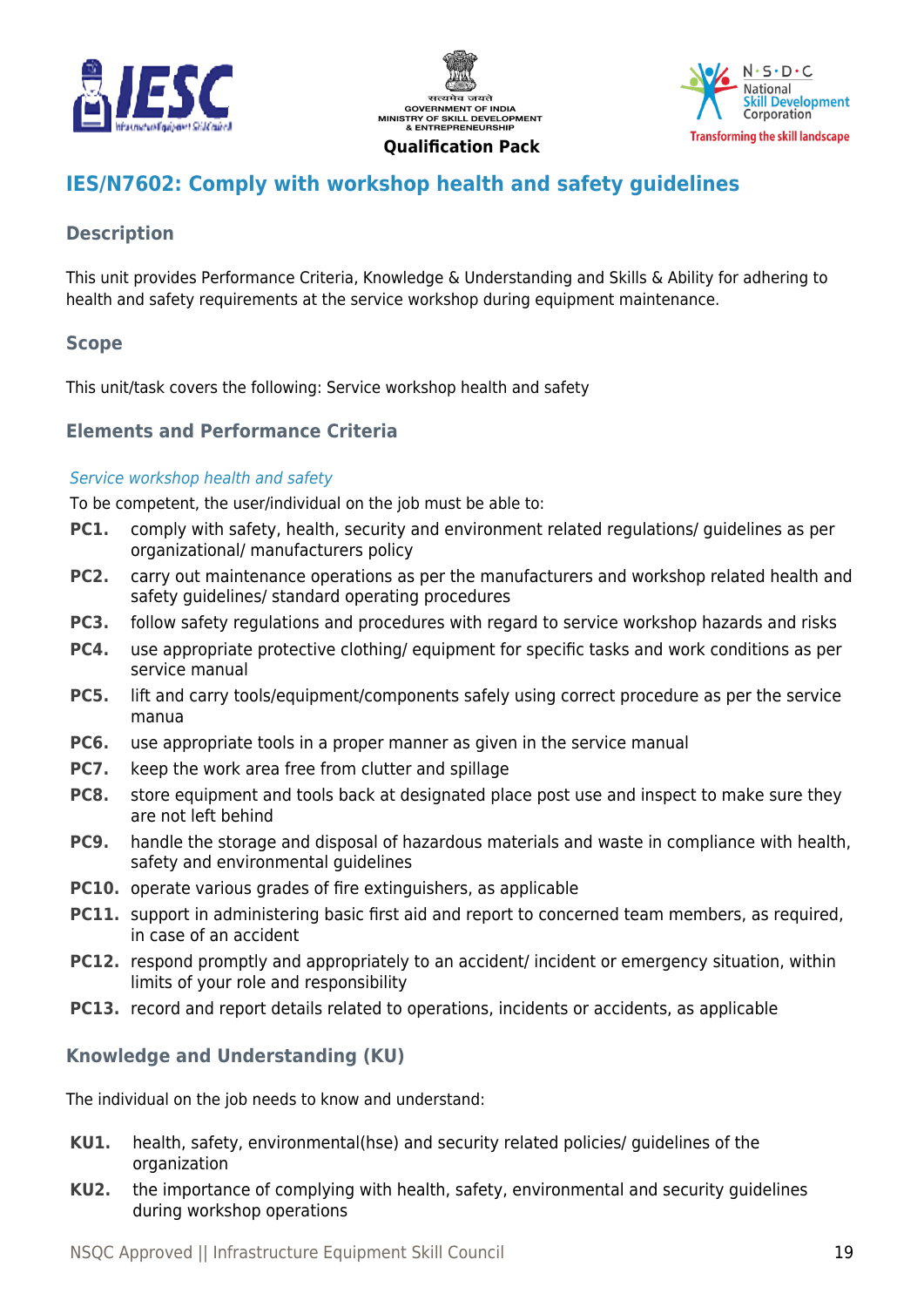





- **KU3.** contact details of personnel responsible for health, safety and environment (she) related matters
- **KU4.** location of workshop store, first aid station and safe assembly points
- **KU5.** concerned personnel to reach out in case of emergencies and accidents/ incidents
- **KU6.** reporting and documentation procedures for hse and security matters
- **KU7.** manufacturers guidelines related to health and safety requirements
- **KU8.** common types of health, safety, environment and security risks related to maintenance operations
- **KU9.** types, use and importance of personal protective equipment (ppe) and other safety clothing
- **KU10.** safe working practices to avoid common hazards and risks
- **KU11.** safe working practices when working with tools and machines
- **KU12.** safe working practices while working in different processes/ confined spaces
- **KU13.** various dangers associated with the use of electrical equipment
- **KU14.** various types of safety signs/ warnings and their meaning
- **KU15.** guidelines for transport, storage and disposal of hazardous materials and waste
- **KU16.** types of common hazards and risks at the workshop including fire, electrical, equipment related
- **KU17.** knowledge of safe lockdown/ stop of machinery use in case of emergencies and incidents/ accidents
- **KU18.** types of fire extinguishers and their use
- **KU19.** common injuries and appropriate basic first aid treatment eg. electrical shock, bleeding, wounds, fractures, minor burns, eye injuries

# **Generic Skills (GS)**

User/individual on the job needs to know how to:

- **GS1.** document and report any health and safety related incidents/ accidents
- **GS2.** read all organizational and equipment related health and safety manuals and documents
- **GS3.** read instructions, guidelines/procedures/rules
- **GS4.** give clear instructions to coworkers, subordinates and others
- **GS5.** make decisions on a suitable course of action or response in the event of any emergency, health and safety related incidents/accidents
- **GS6.** plan and organize own work schedule, work area, tools, equipment and materials to minimise any risk for health and safety related incident/accident
- **GS7.** build and maintain positive and effective relationships with colleagues and customers
- **GS8.** identify immediate or temporary solutions to resolve delays
- **GS9.** seek appropriate assistance from other sources to resolve problems
- **GS10.** identify 'cause and effect' relations in own area of work
- **GS11.** apply balanced judgment to different situations
- **GS12.** document and report any health and safety related incidents/ accidents
- **GS13.** read all organizational and equipment related health and safety manuals and documents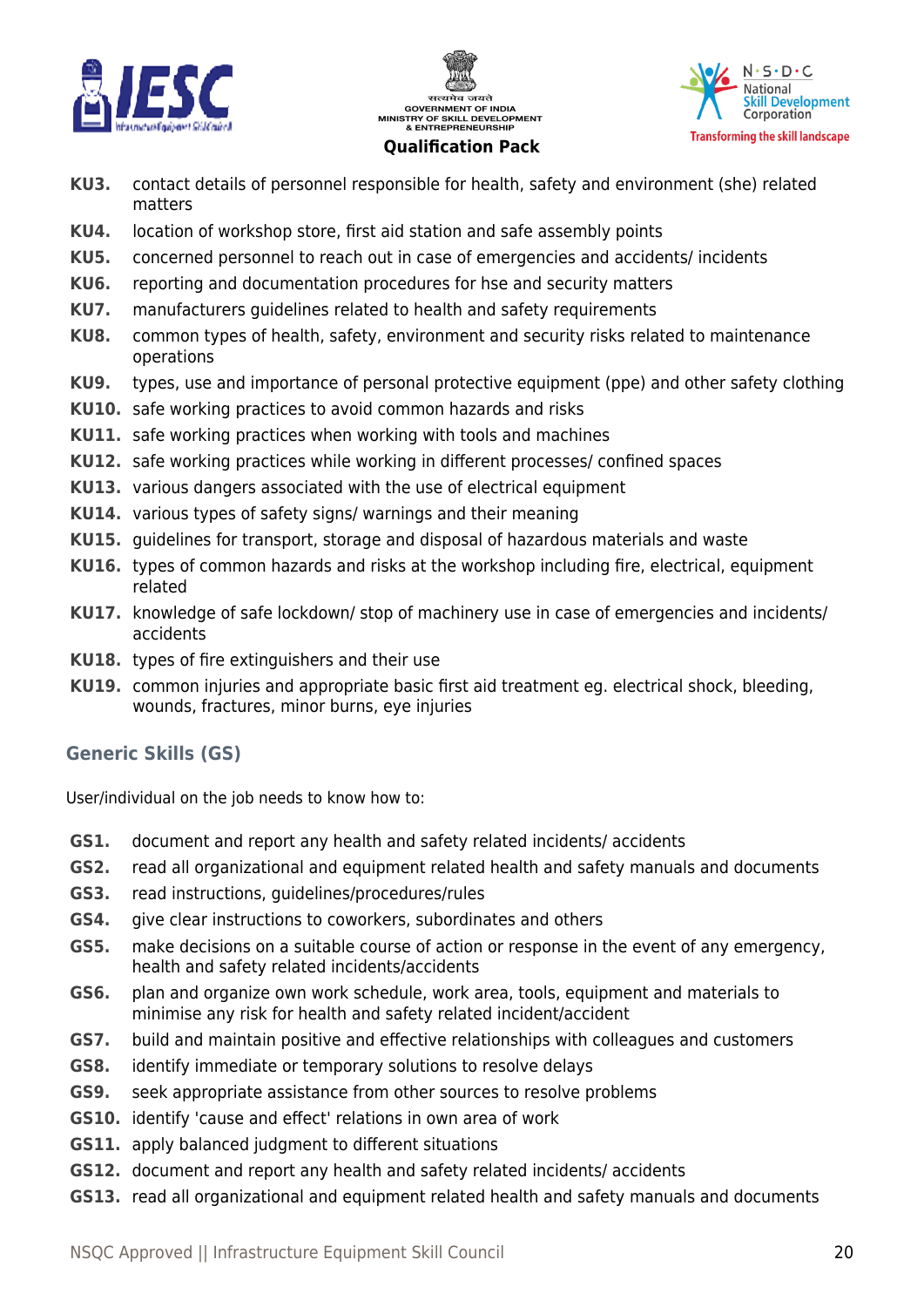





- **GS14.** read instructions, guidelines/procedures/rules
- **GS15.** give clear instructions to coworkers, subordinates and others
- **GS16.** make decisions on a suitable course of action or response in the event of any emergency, health and safety related incidents/accidents
- **GS17.** plan and organize own work schedule, work area, tools, equipment and materials to minimise any risk for health and safety related incident/accident
- **GS18.** build and maintain positive and effective relationships with colleagues and customers
- **GS19.** identify immediate or temporary solutions to resolve delays
- **GS20.** seek appropriate assistance from other sources to resolve problems
- **GS21.** identify 'cause and effect' relations in own area of work
- **GS22.** apply balanced judgment to different situations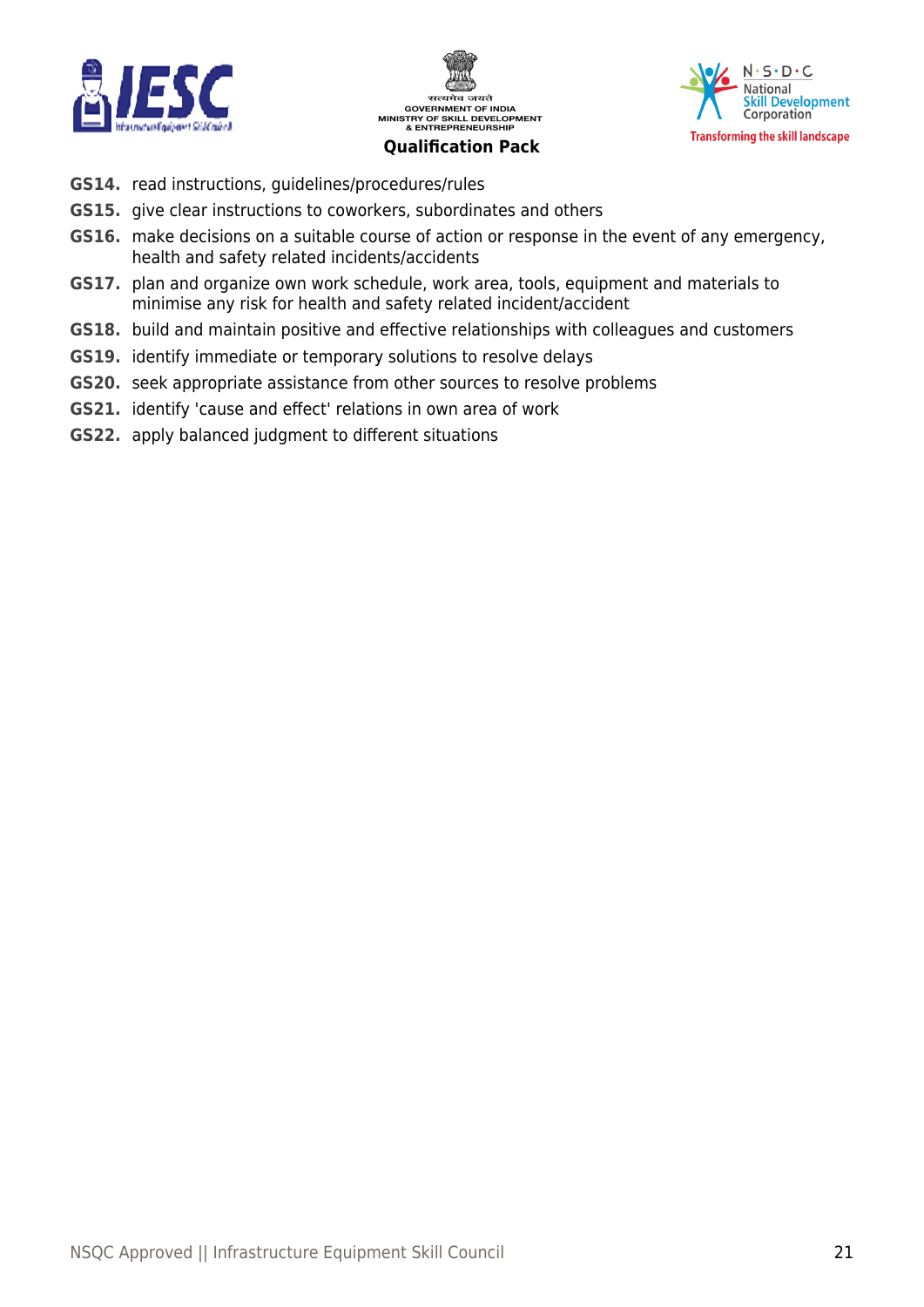





# **Assessment Criteria**

| <b>Assessment Criteria for Outcomes</b>                                                                                                                      | <b>Theory</b><br><b>Marks</b> | <b>Practical</b><br><b>Marks</b> | <b>Project</b><br><b>Marks</b> | <b>Viva</b><br><b>Marks</b> |
|--------------------------------------------------------------------------------------------------------------------------------------------------------------|-------------------------------|----------------------------------|--------------------------------|-----------------------------|
| Service workshop health and safety                                                                                                                           | 7                             | 19                               |                                |                             |
| PC1. comply with safety, health, security and<br>environment related regulations/ guidelines as per<br>organizational/ manufacturers policy                  | $\mathbf{1}$                  | 1                                |                                |                             |
| <b>PC2.</b> carry out maintenance operations as per the<br>manufacturers and workshop related health and<br>safety guidelines/ standard operating procedures |                               | 3                                |                                |                             |
| PC3. follow safety regulations and procedures with<br>regard to service workshop hazards and risks                                                           | $\mathbf 1$                   | 1                                |                                |                             |
| PC4. use appropriate protective clothing/equipment<br>for specific tasks and work conditions as per service<br>manual                                        | $\mathbf{1}$                  | 1                                |                                |                             |
| PC5. lift and carry tools/equipment/components<br>safely using correct procedure as per the service<br>manua                                                 | 1                             | 3                                |                                |                             |
| PC6. use appropriate tools in a proper manner as<br>given in the service manual                                                                              | $\mathbf{1}$                  | 3                                |                                |                             |
| PC7. keep the work area free from clutter and<br>spillage                                                                                                    | $\mathbf 1$                   | 1                                |                                |                             |
| PC8. store equipment and tools back at designated<br>place post use and inspect to make sure they are<br>not left behind                                     |                               | 1                                |                                |                             |
| <b>PC9.</b> handle the storage and disposal of hazardous<br>materials and waste in compliance with health,<br>safety and environmental guidelines            |                               | 1                                |                                |                             |
| PC10. operate various grades of fire extinguishers,<br>as applicable                                                                                         | 1                             | 1                                |                                |                             |
| PC11. support in administering basic first aid and<br>report to concerned team members, as required, in<br>case of an accident                               |                               | 1                                |                                |                             |
| <b>PC12.</b> respond promptly and appropriately to an<br>accident/ incident or emergency situation, within<br>limits of your role and responsibility         |                               | 1                                |                                |                             |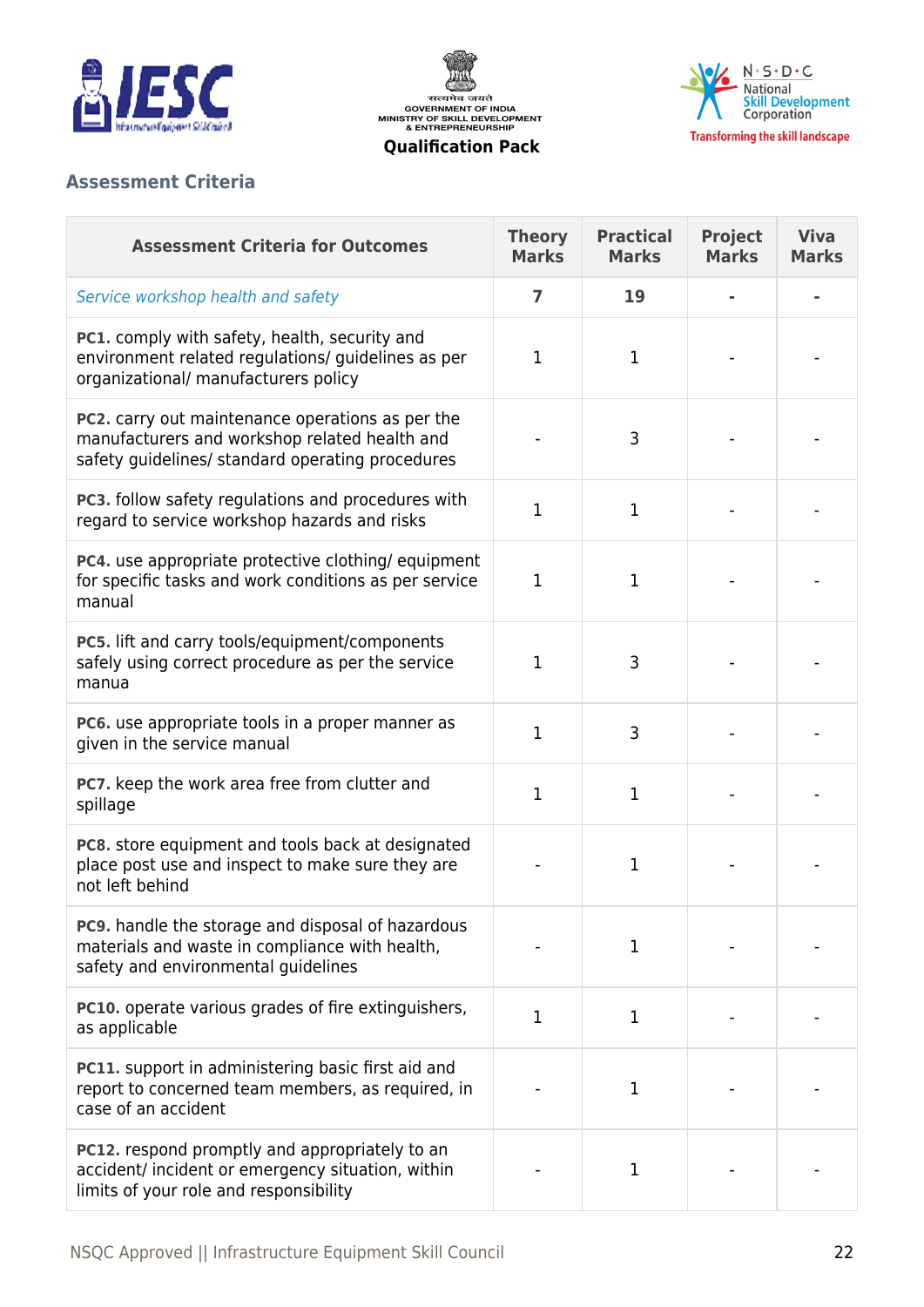





| <b>Assessment Criteria for Outcomes</b>                                                                | <b>Theory</b><br><b>Marks</b> | <b>Practical</b><br><b>Marks</b> | <b>Project</b><br><b>Marks</b> | <b>Viva</b><br><b>Marks</b> |
|--------------------------------------------------------------------------------------------------------|-------------------------------|----------------------------------|--------------------------------|-----------------------------|
| <b>PC13.</b> record and report details related to<br>operations, incidents or accidents, as applicable | $\overline{\phantom{a}}$      |                                  |                                |                             |
| <b>NOS Total</b>                                                                                       |                               | 19                               | $\blacksquare$                 |                             |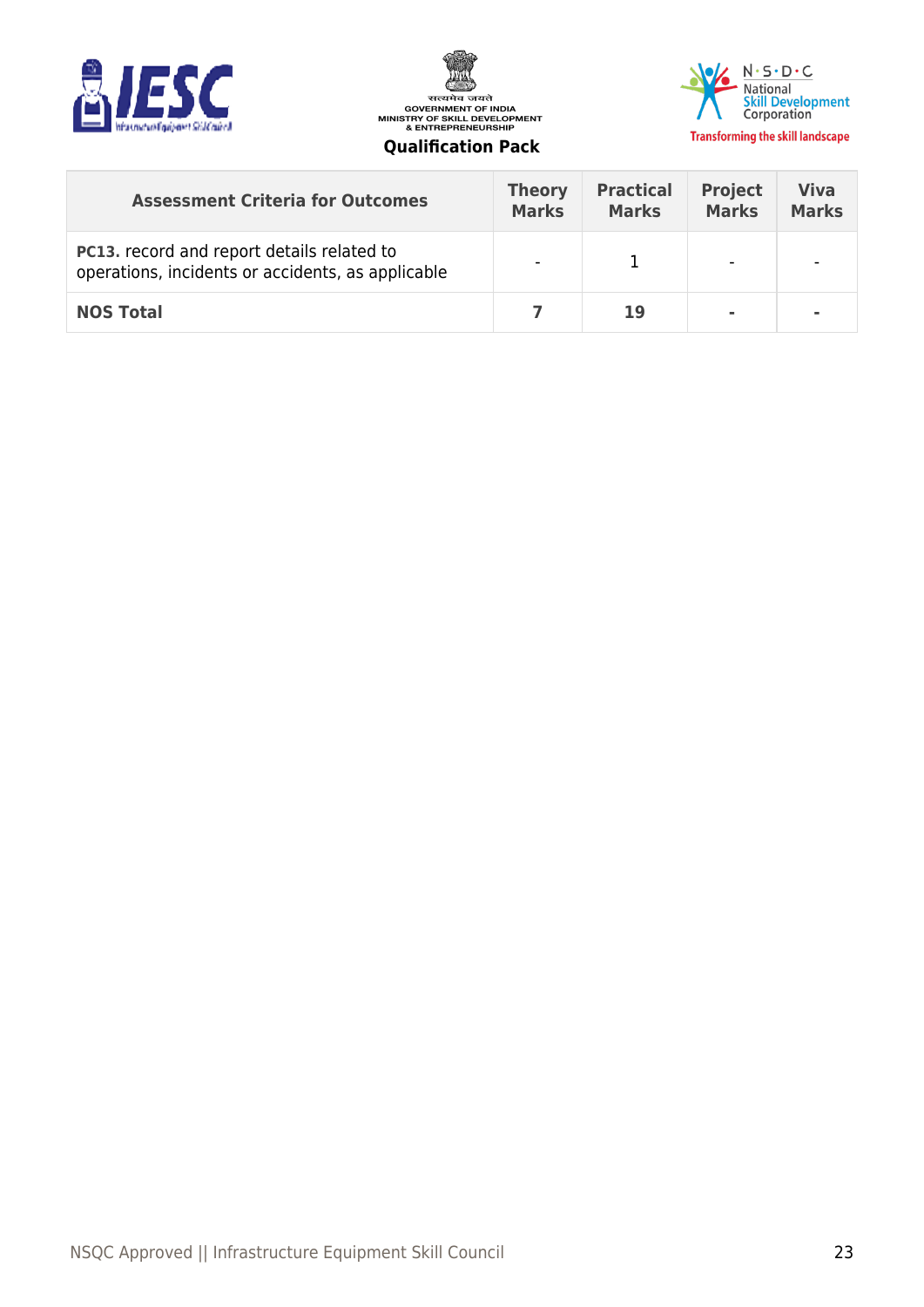





# **National Occupational Standards (NOS) Parameters**

| <b>NOS Code</b>            | IES/N7602                                         |
|----------------------------|---------------------------------------------------|
| <b>NOS Name</b>            | Comply with workshop health and safety guidelines |
| <b>Sector</b>              | Infrastructure Equipment                          |
| <b>Sub-Sector</b>          | <b>Equipment Service and spares</b>               |
| <b>Occupation</b>          | <b>Equipment Maintenance</b>                      |
| <b>NSQF Level</b>          | 3                                                 |
| <b>Credits</b>             | <b>TBD</b>                                        |
| <b>Version</b>             | 1.0                                               |
| <b>Last Reviewed Date</b>  | 31/03/2015                                        |
| <b>Next Review Date</b>    | 31/03/2017                                        |
| <b>NSQC Clearance Date</b> | 18/06/2015                                        |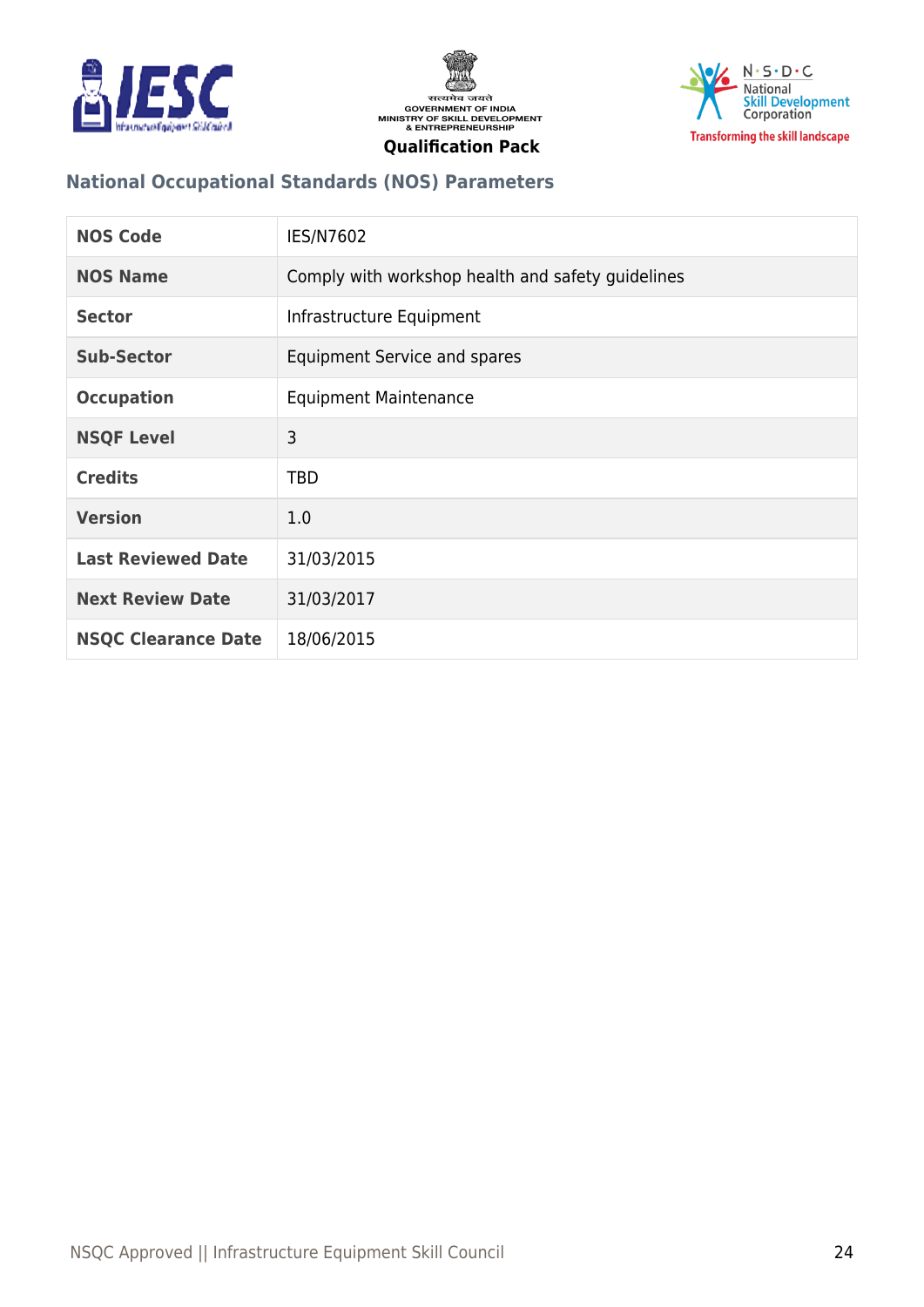





# <span id="page-24-0"></span>Assessment Guidelines and Assessment Weightage

#### **Assessment Guidelines**

1. Criteria for assessment for each Qualification Pack will be created by the Sector Skill Council. Each Element/ Performance Criteria (PC) will be assigned marks proportional to its importance in NOS. SSC will also lay down proportion of marks for Theory and Skills Practical for each Element/ PC.

2. The assessment for the theory part will be based on knowledge bank of questions created by the SSC.

3. Assessment will be conducted for all compulsory NOS, and where applicable, on the selected elective/option NOS/set of NOS.

4. Individual assessment agencies will create unique question papers for theory part for each candidate at each examination/training center (as per assessment criteria below).

5. Individual assessment agencies will create unique evaluations for skill practical for every student at each examination/ training center based on these criteria.

6. To pass the Qualification Pack assessment, every trainee should score the Recommended Pass % aggregate for the QP.

7. In case of unsuccessful completion, the trainee may seek reassessment on the Qualification Pack.

**Recommended Pass % : 70**

#### <span id="page-24-1"></span>**Assessment Weightage**

#### Compulsory NOS

| <b>National Occupational</b><br><b>Standards</b>                       | <b>Theory</b><br><b>Marks</b> | <b>Practical</b><br><b>Marks</b> | <b>Project</b><br><b>Marks</b> | <b>Viva</b><br><b>Marks</b> | <b>Total</b><br><b>Marks</b> | Weightage |
|------------------------------------------------------------------------|-------------------------------|----------------------------------|--------------------------------|-----------------------------|------------------------------|-----------|
| IES/N1201.Supervise<br>preventive maintenance<br>and minor repair work | 10                            | 60                               | $\overline{\phantom{a}}$       | $\overline{\phantom{a}}$    | 70                           | 48        |
| IES/N1202.Supervise<br>corrective maintenance of<br>equipment          | 10                            | 40                               |                                |                             | 50                           | 34        |
| IES/N7602.Comply with<br>workshop health and safety<br>guidelines      | 7                             | 19                               | $\overline{\phantom{a}}$       | $\overline{\phantom{a}}$    | 26                           | 18        |
| <b>Total</b>                                                           | 27                            | 119                              | $\blacksquare$                 | $\blacksquare$              | 146                          | 100       |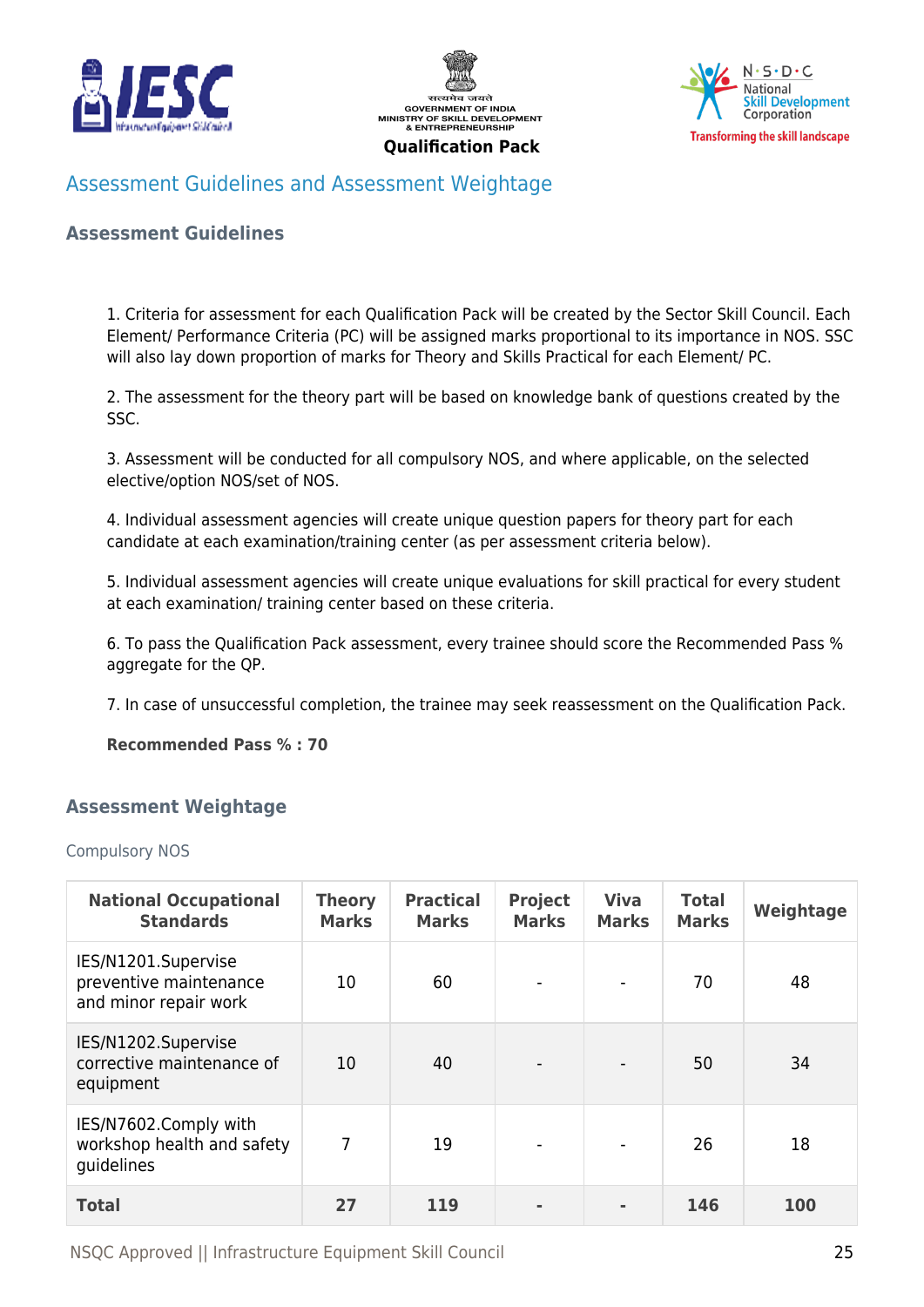





# <span id="page-25-0"></span>**Acronyms**

| <b>NOS</b>  | National Occupational Standard(s)               |
|-------------|-------------------------------------------------|
| <b>NSQF</b> | National Skills Qualifications Framework        |
| <b>QP</b>   | <b>Qualifications Pack</b>                      |
| <b>TVET</b> | Technical and Vocational Education and Training |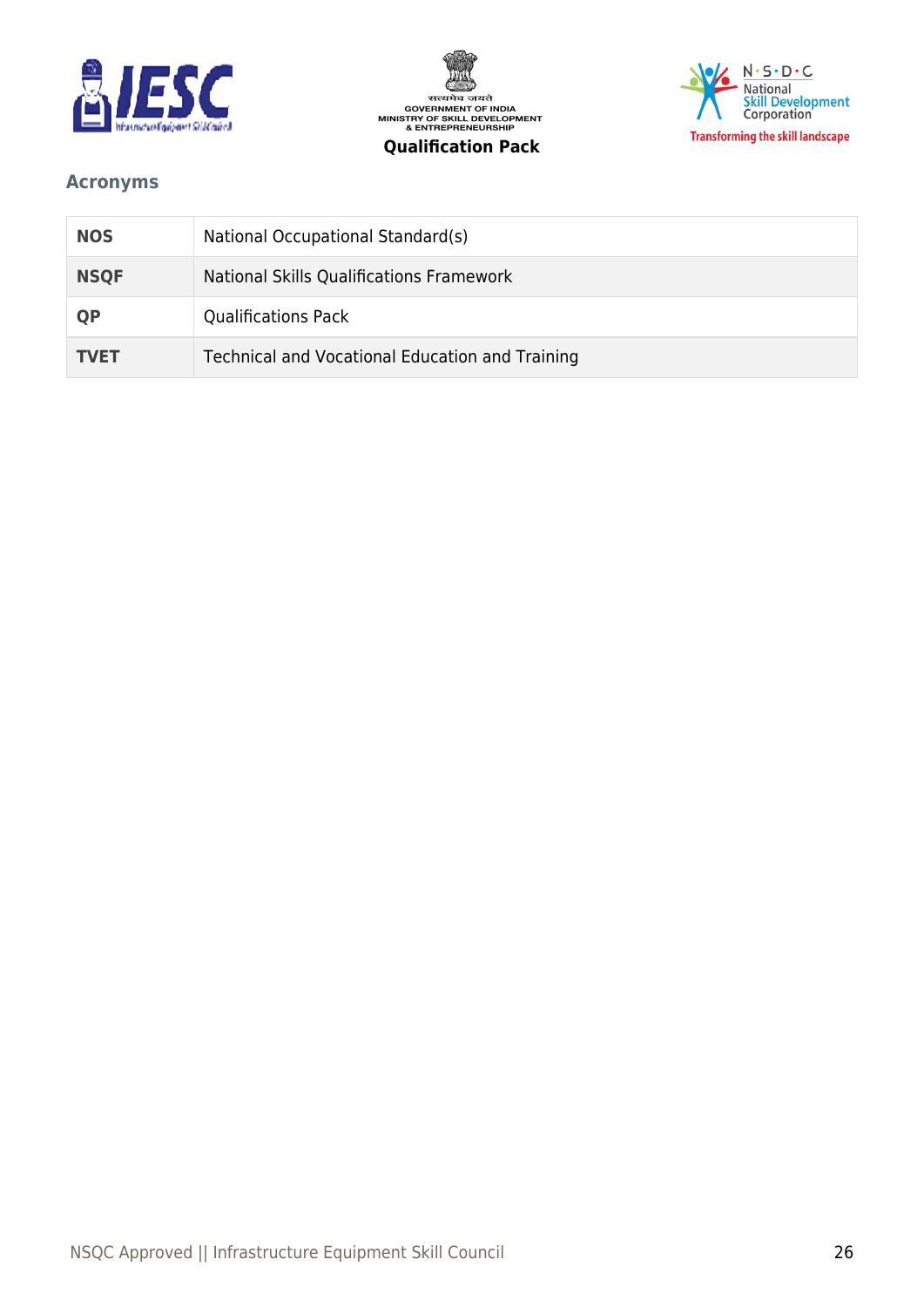





# <span id="page-26-0"></span>**Glossary**

| <b>Sector</b>                                                    | Sector is a conglomeration of different business operations having<br>similar business and interests. It may also be defined as a distinct<br>subset of the economy whose components share similar characteristics<br>and interests.                                                                         |
|------------------------------------------------------------------|--------------------------------------------------------------------------------------------------------------------------------------------------------------------------------------------------------------------------------------------------------------------------------------------------------------|
| <b>Sub-sector</b>                                                | Sub-sector is derived from a further breakdown based on the<br>characteristics and interests of its components.                                                                                                                                                                                              |
| <b>Occupation</b>                                                | Occupation is a set of job roles, which perform similar/ related set of<br>functions in an industry.                                                                                                                                                                                                         |
| Job role                                                         | Job role defines a unique set of functions that together form a unique<br>employment opportunity in an organisation.                                                                                                                                                                                         |
| <b>Occupational</b><br><b>Standards (OS)</b>                     | OS specify the standards of performance an individual must achieve<br>when carrying out a function in the workplace, together with the<br>Knowledge and Understanding (KU) they need to meet that standard<br>consistently. Occupational Standards are applicable both in the Indian<br>and global contexts. |
| <b>Performance Criteria</b><br>(PC)                              | Performance Criteria (PC) are statements that together specify the<br>standard of performance required when carrying out a task.                                                                                                                                                                             |
| <b>National</b><br><b>Occupational</b><br><b>Standards (NOS)</b> | NOS are occupational standards which apply uniquely in the Indian<br>context.                                                                                                                                                                                                                                |
| <b>Qualifications Pack</b><br>(QP)                               | QP comprises the set of OS, together with the educational, training and<br>other criteria required to perform a job role. A QP is assigned a unique<br>qualifications pack code.                                                                                                                             |
| <b>Unit Code</b>                                                 | Unit code is a unique identifier for an Occupational Standard, which is<br>denoted by an 'N'                                                                                                                                                                                                                 |
| <b>Unit Title</b>                                                | Unit title gives a clear overall statement about what the incumbent<br>should be able to do.                                                                                                                                                                                                                 |
| <b>Description</b>                                               | Description gives a short summary of the unit content. This would be<br>helpful to anyone searching on a database to verify that this is the<br>appropriate OS they are looking for.                                                                                                                         |
| <b>Scope</b>                                                     | Scope is a set of statements specifying the range of variables that an<br>individual may have to deal with in carrying out the function which have<br>a critical impact on quality of performance required.                                                                                                  |